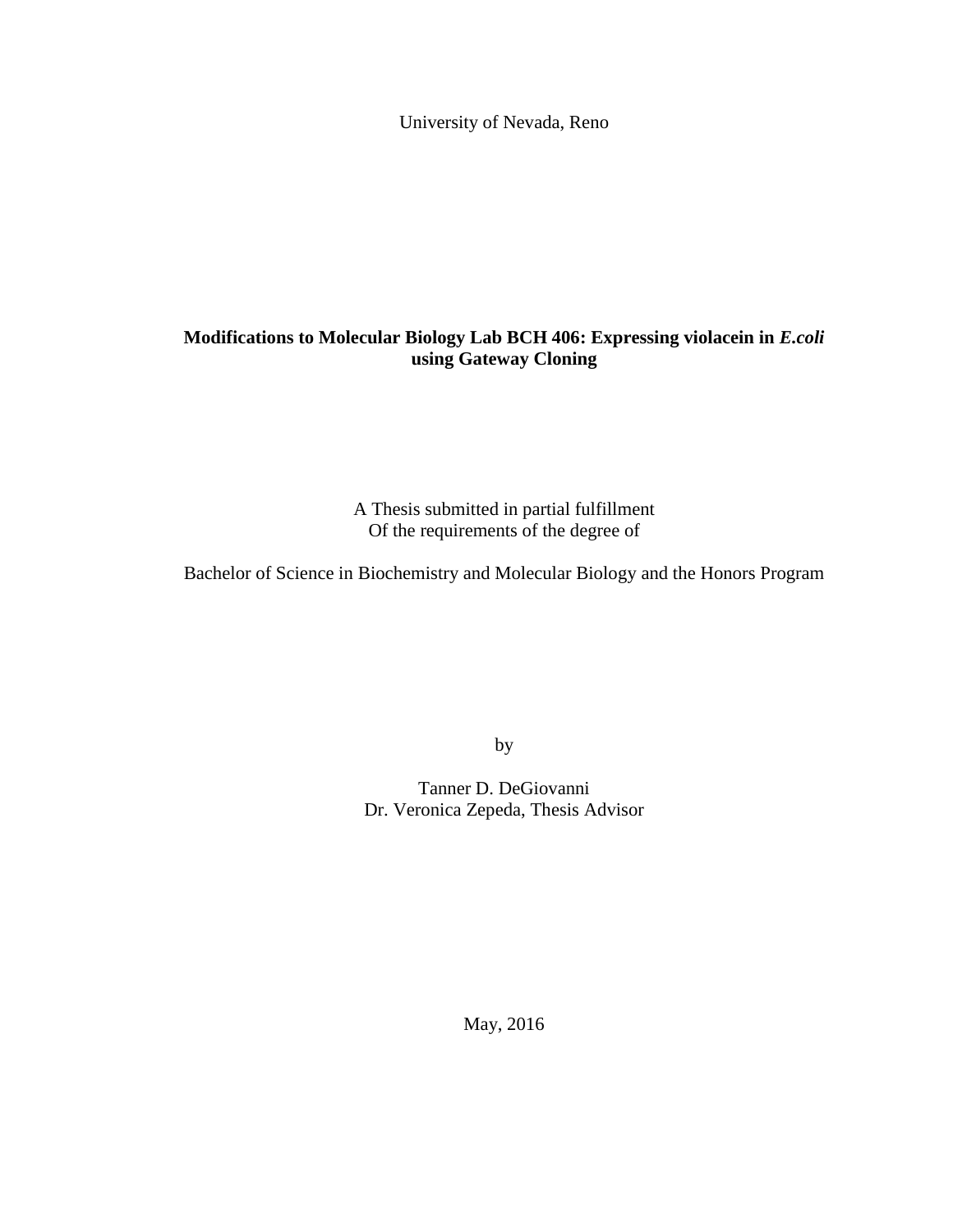**UNIVERSITY RENO**

# **OF NEVADA THE HONORS PROGRAM**

We recommend that the thesis prepared under our supervision by

# **TANNER D. DEGIOVANNI**

entitled

# **Modifications to Molecular Biology Lab BCH 406**

be accepted in partial fulfillment of the requirements for the degree of

# BACHELOR OF SCIENCE, BIOCHEMISTRY AND MOLECULAR BIOLOGY

\_\_\_\_\_\_\_\_\_\_\_\_\_\_\_\_\_\_\_\_\_\_\_\_\_\_\_\_\_\_\_\_\_\_\_\_\_\_\_\_\_\_\_\_\_\_ Biochemistry, Ph.D., Veronica Zepeda

\_\_\_\_\_\_\_\_\_\_\_\_\_\_\_\_\_\_\_\_\_\_\_\_\_\_\_\_\_\_\_\_\_\_\_\_\_\_\_\_\_\_\_\_\_\_ Tamara Valentine, Ph.D., Director, Honors Program

May, 2016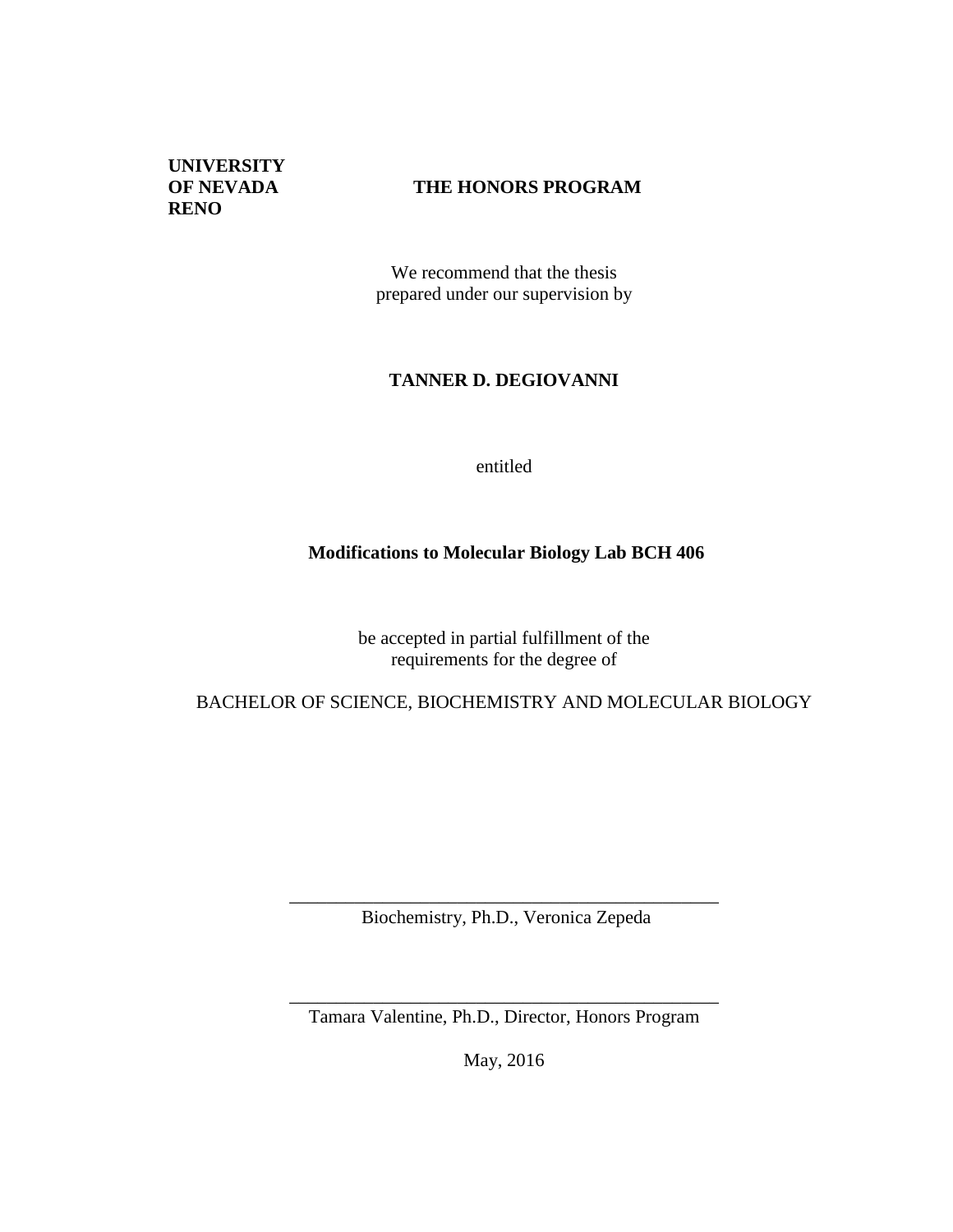#### *Abstract*

Biochemistry 406, a molecular biology lab, is a course offered at the University of Nevada, Reno that involves manipulating DNA, RNA, and proteins. Molecular biology is an evolving field; therefore, in order to create a relevant lab course for students, classroom lab modules must be updated. A modern molecular biology lab course can be created by adding and modifying to the current BCH 406 course. The current lab that involved cloning of *Chromobacterium violaceum* genes into *E. coli* has been modified to include a cloning technique known as Gateway cloning, which offers a new more efficient cloning tool. Gateway cloning gives students the ability to insert more DNA into the *E. coli* with more efficiency then previous methods in the course*.* This lab module engages students in relevant science techniques preparing them for science careers.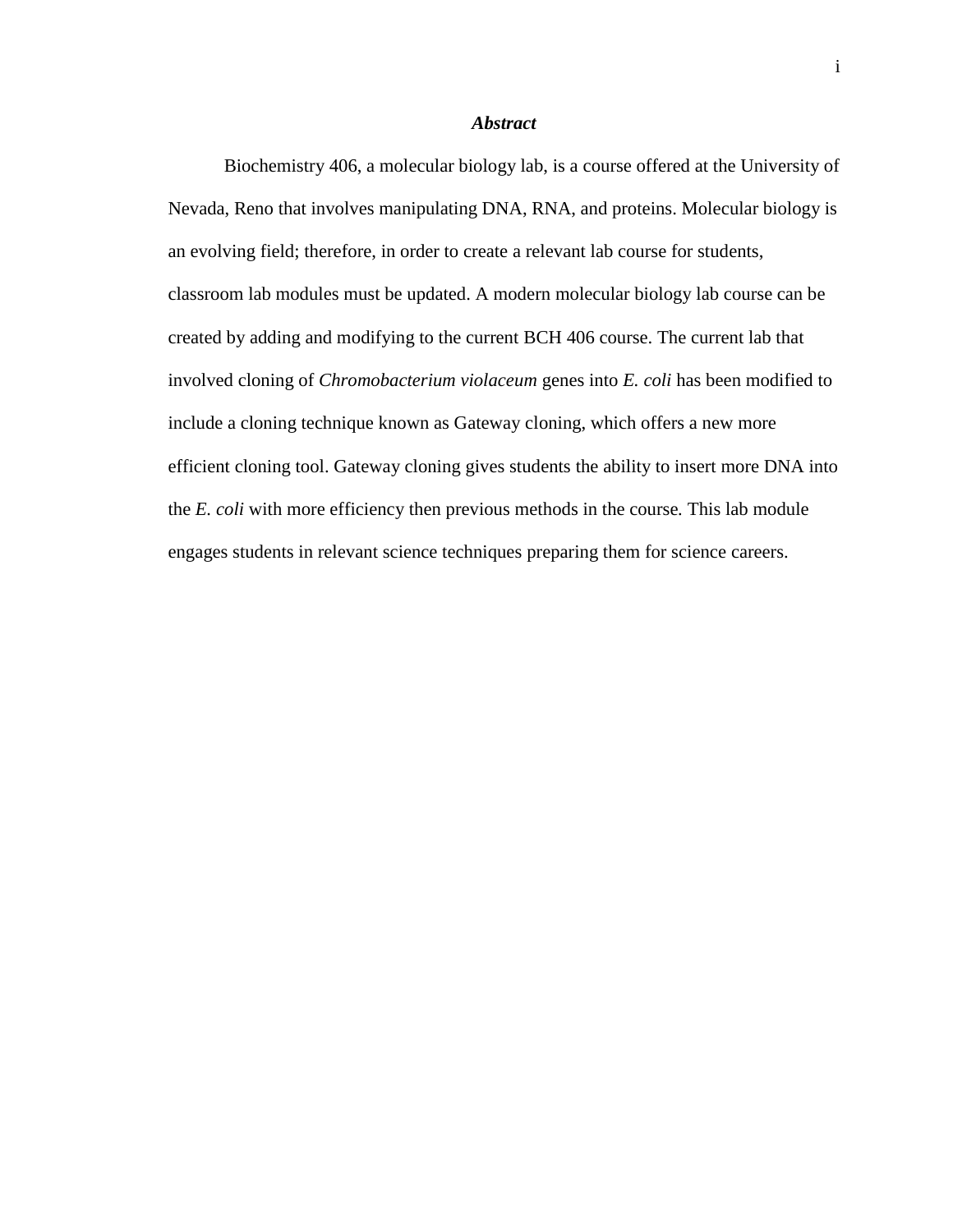### *Acknowledgments*

This project was truly a pleasure to work on because the wonderful people that helped make it possible and a more enjoyable experience. My lab partner Kim is one of the most considerate hard workers I know, and she definitely made all the days in the lab much easier. There are professors that simply give a student a senior thesis project, and then there are professors like Dr.Veronica Zepeda who are truly invested in their student's projects. Dr. Zepeda worked one on one with Kim and I every week to help keep us working towards completion of this project. Without here none of this would have been possible. Thank you Dr. Zepeda. Also thanks to Dr. Ian Wallace who was great to have around when Dr. Zepeda was gone and we needed help with an experiment or needed some plasmid for cloning.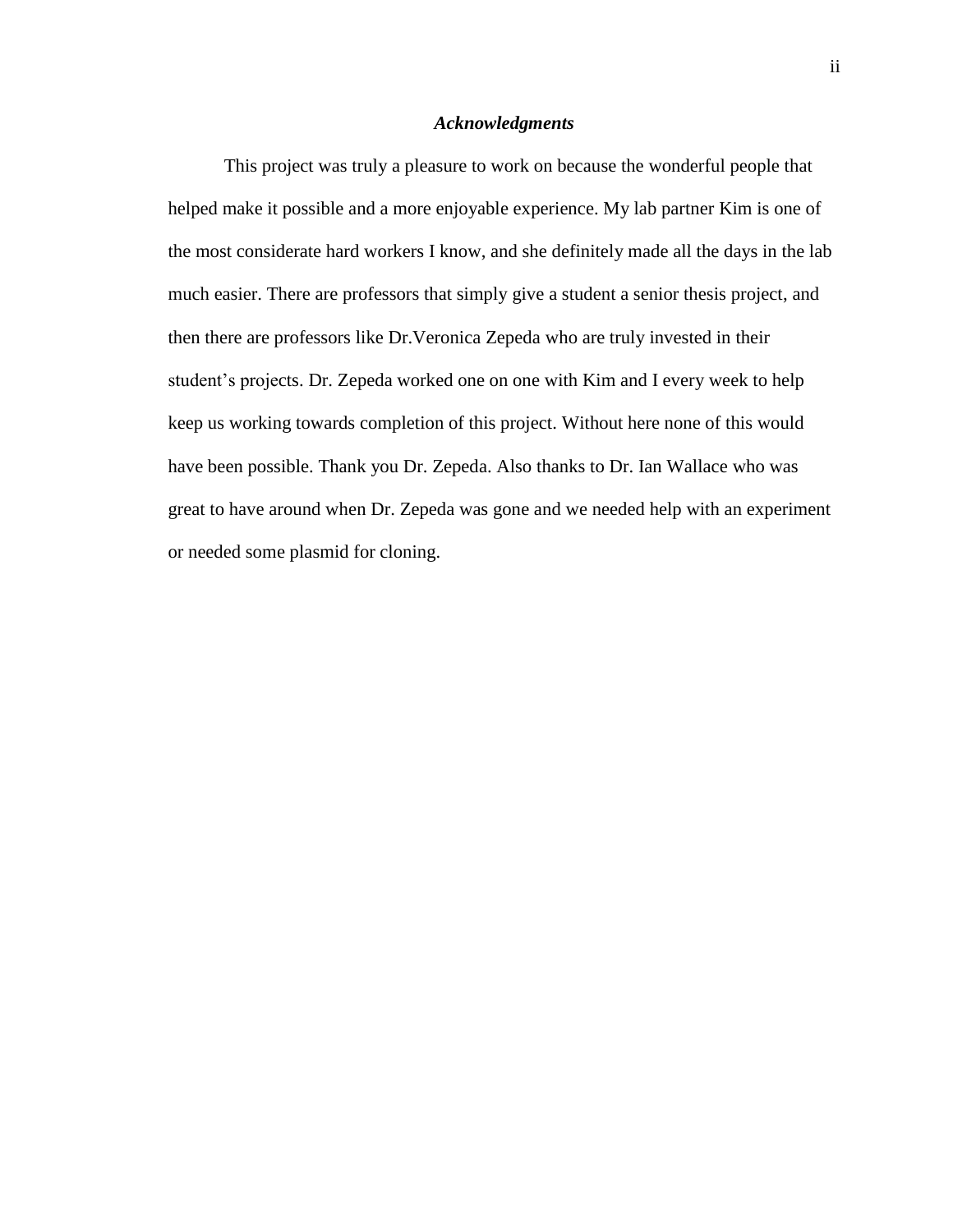# *Table of Contents*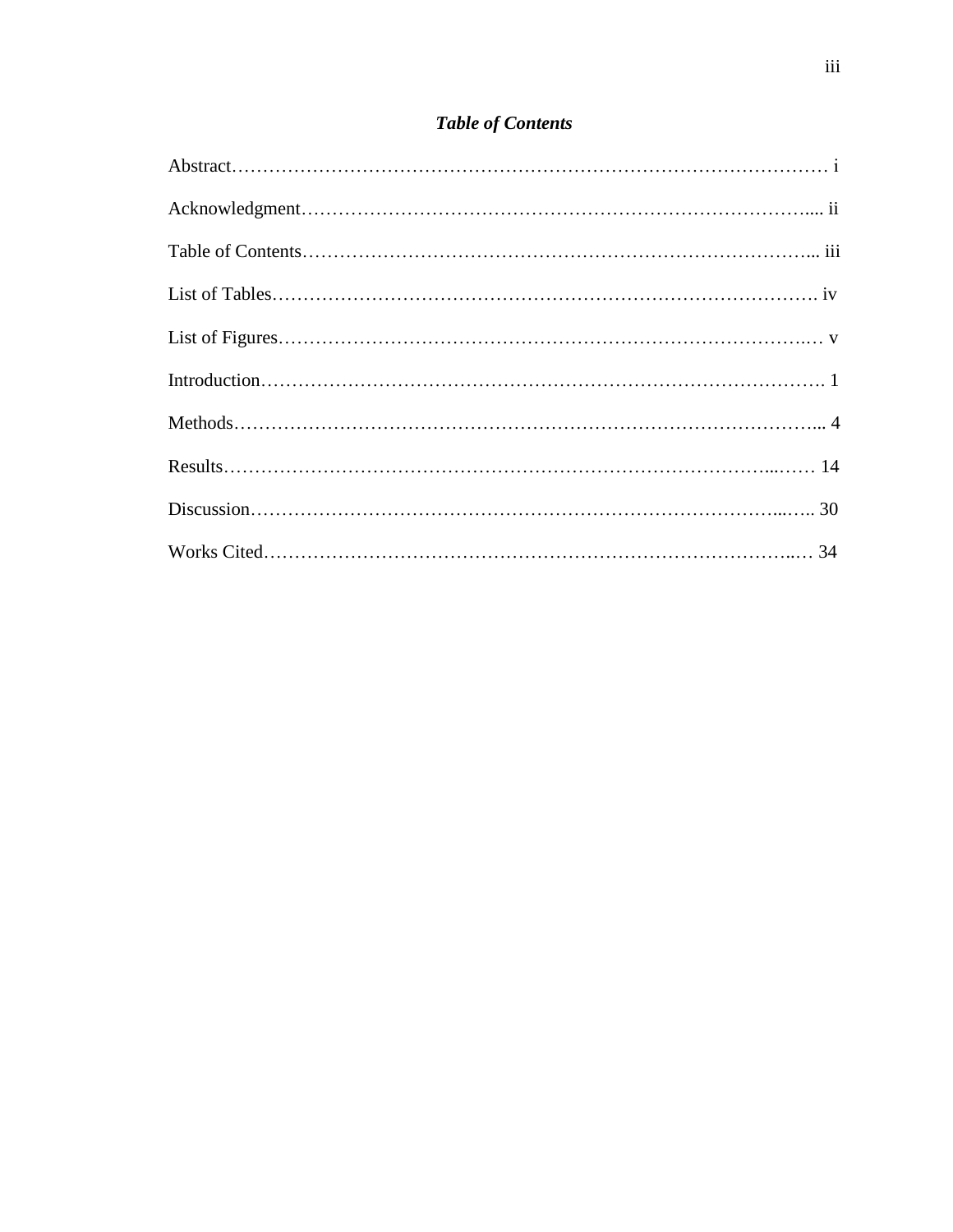## *List of Tables*

- Table 1: Primers for PCR and for sequencing
- Table 2: *Chromobacterium violaceum* gDNA Extraction 406 protocol Nanodrop
- Table 4: *Chromobacterium violaceum* gDNA Extraction DNeasy Nanodrop
- Table 5: VioCDE PCR product purification Nanodrop
- Table 6: VioAB PCR product extraction Nanodrop
- Table 7: VioCDE pENTR Nanodrop
- Table 8: VioAB pENTR Nanodrop
- Table 9: pCOLA PCR product purification Nanodrop
- Table 10: SpecR PCR product purification Nanodrop
- Table 11: pCOLA Digest and extraction Nanodrop
- Table 12: pCOLA-Spec Nanodrop
- Table 13: pDEST 527-AB Nanodrop
- Table 14: pDEST 527 VioCDE
- Table 15: pCOLA-Spec CDE Nanodrop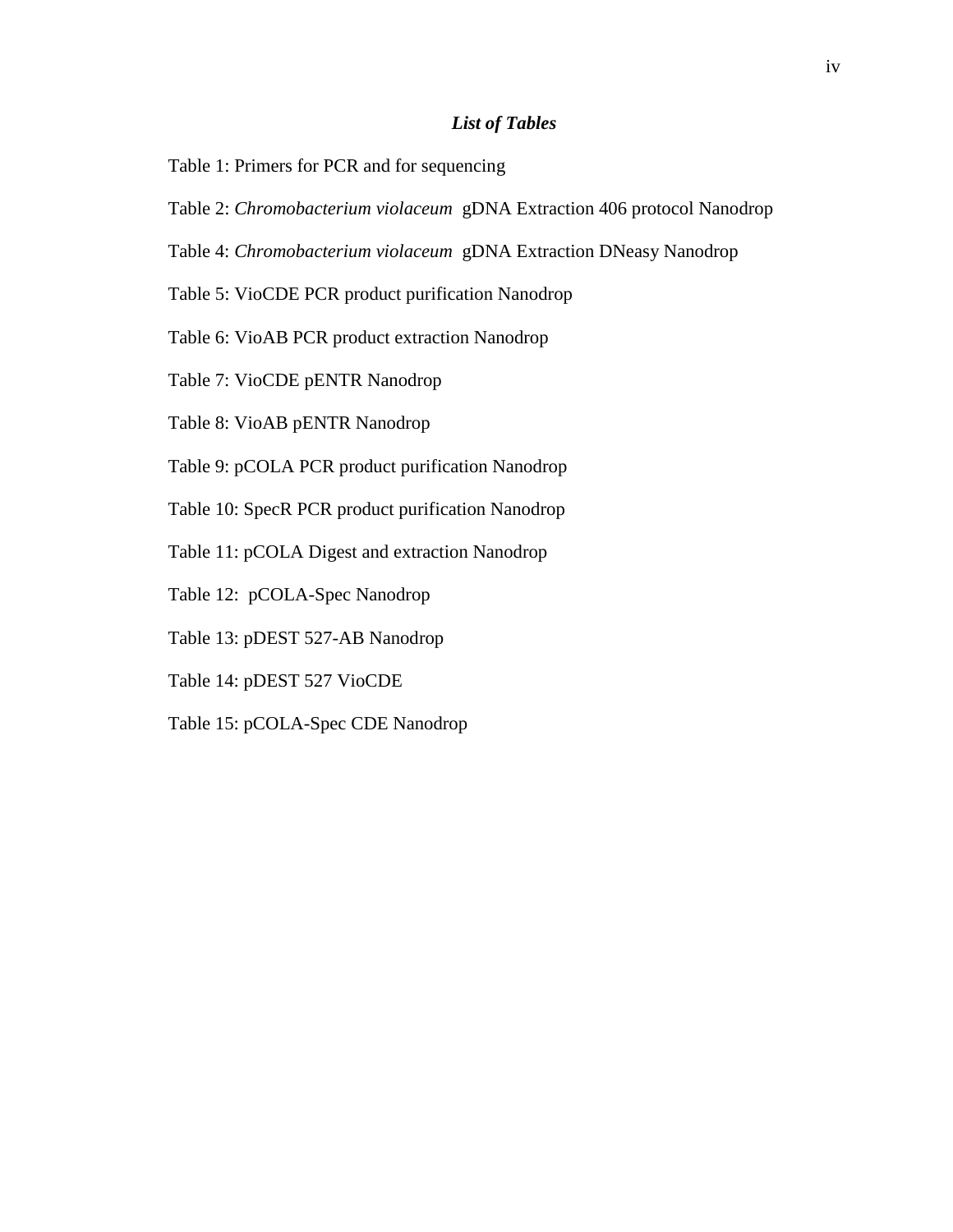## *List of Figures*

- Figure 1: The Violacein pathway
- Figure 2: Basic schematic of Gateway Cloning
- Figure 3: *Chromobacterium violaceum* gDNA Extraction 406 protocol
- Figure 4: *Chromobacterium violaceum* gDNA Extraction 406 protocol RNase treated
- Figure 5: *Chromobacterium violaceum* gDNA Extraction DNeasy
- Figure 6: VioCDE PCR extraction agarose gel
- Figure 7: VioAB PCR extraction gel
- Figure 8: Plasmid maps for Confirmation of pENTR VioAB and VioCDE inserts
- Figure 9: pENTR VioCDE Restriction Digest
- Figure 10: pENTR VioAB Restriction Digest
- Figure 11: pCOLA backbone PCR Extraction Gel
- Figure 12: SpecR PCR from pMDC7 Extraction Gel
- Figure 13: SpecR PCR from pCDF Extraction Gel
- Figure 14: pCOLA Backbone restriction digest gel for extraction
- Figure 15: pCOLA Spectinomycin restriction digest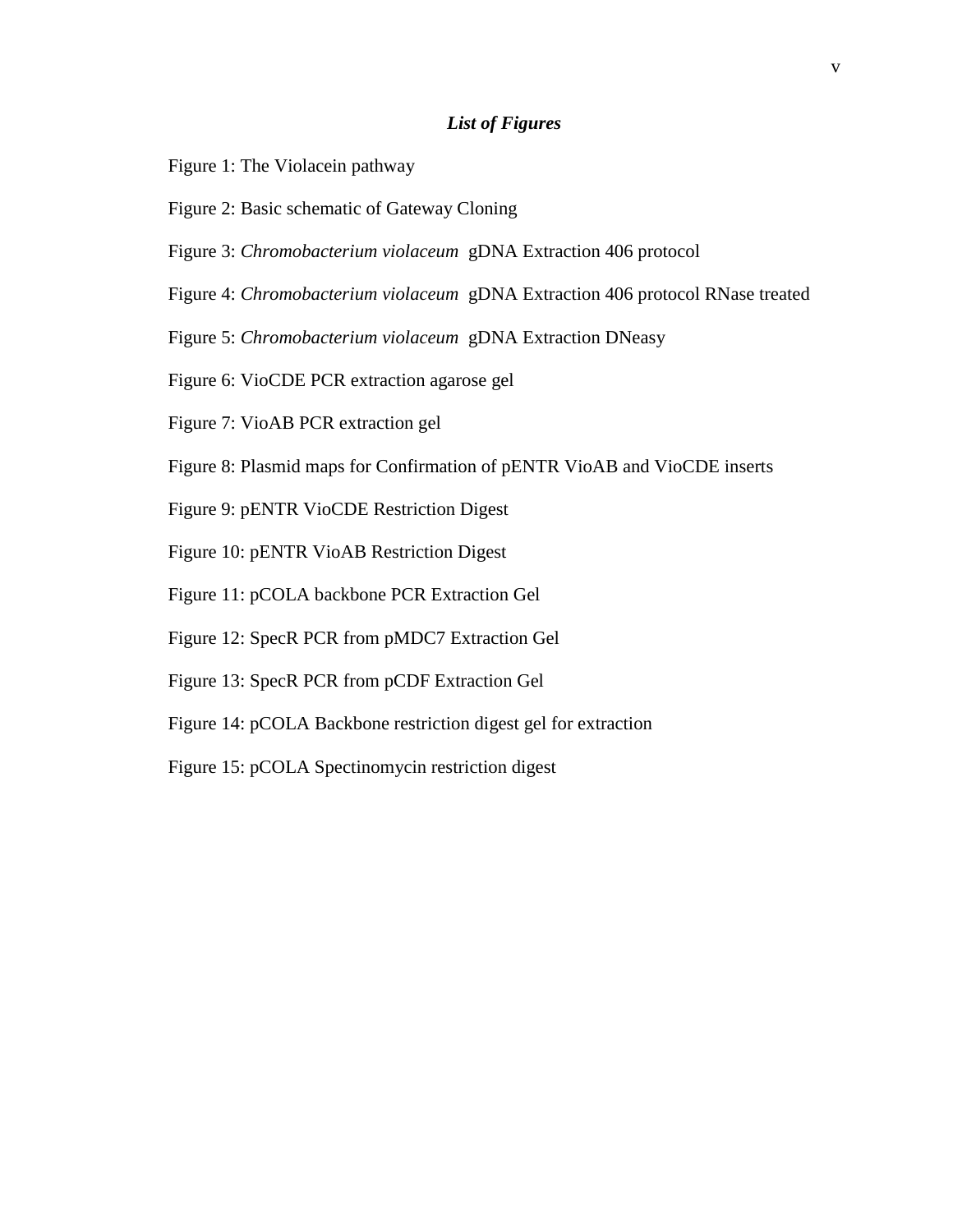### *Introduction*

Biochemistry 406 is the molecular biology undergraduate lab course at the University of Nevada, Reno. Molecular biology is a rapidly changing field; therefore, technology makes it so techniques that were once cutting edge in molecular biology are now obsolete. In order to prepare students for the biotechnology industry and beyond, they must be familiarized with the latest techniques. When students are working with applicable techniques to the real biotechnology field their engagement will be increased. Increased engagement increases performance and means that the students have a better background on techniques upon completion of an undergraduate degree (Stahelin, Forslund, Wink, & Cho, 2003). For this reason, BCH 406 lab modules must constantly be updated to keep student engagement high.

The BCH 406 lab module that was modified is the cloning lab that involves *Chromobacterium violaceum (C.vio)*. This bacteria has been selected as it provides visual cues that allow students to learn efficiently (Round & Lom, 2015). More specifically, *C.vio* contains the violacein operon which has 5 genes, VioA, VioB, VioC, VioD, and VioE, which can be manipulated to express a green or purple pigment by the cells. Seeing the colors gives students a tangible goal that makes grasping the actual chemical reactions taking place easier. This is important as it provides a good visualization and confirmation of the science.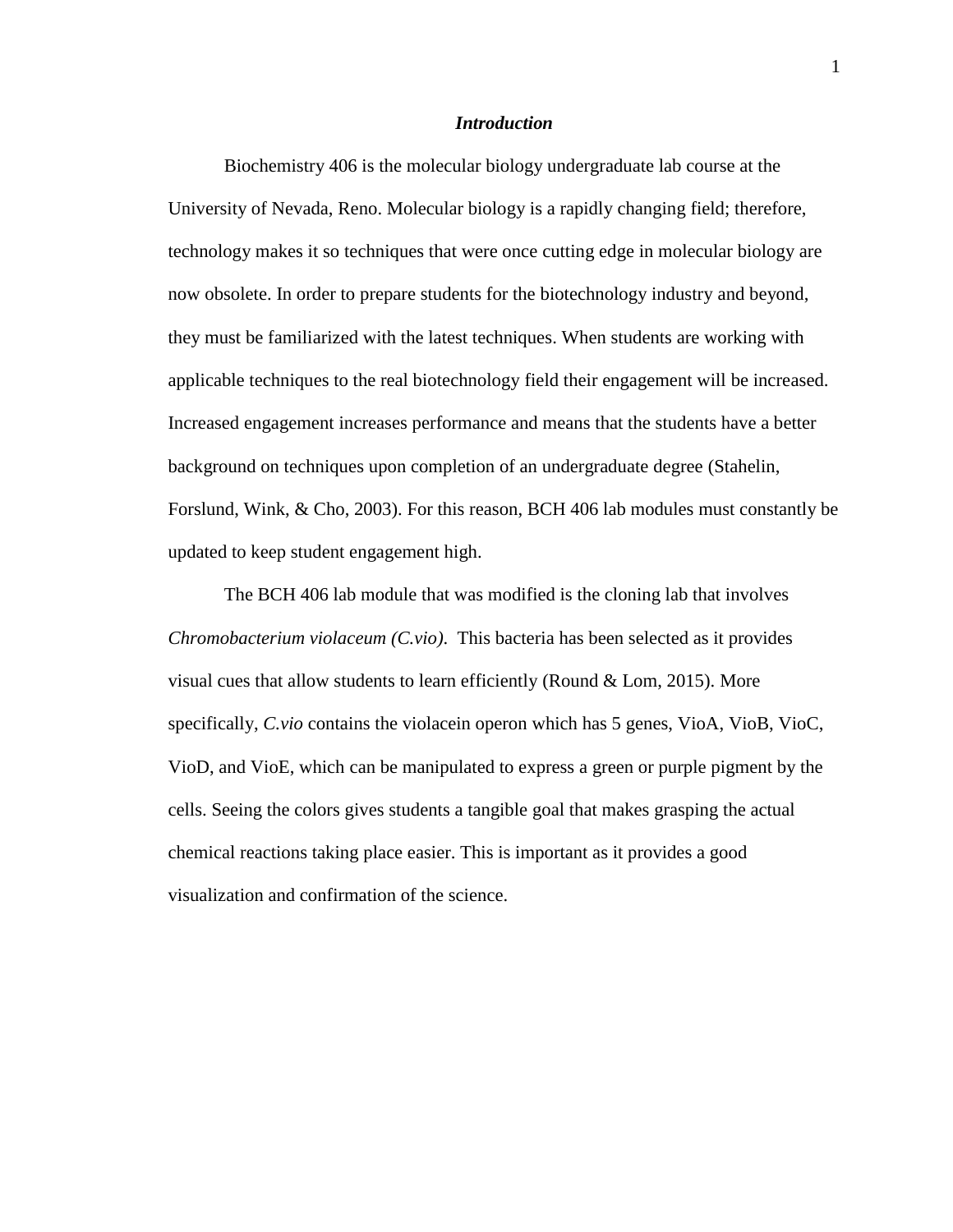

#### Figure 1: The Violacein pathway

Tryptophan (on the far left) is metabolized by the gene products of the violacein operon which works in the following order: VioA, VioB, VioE, VioD, and VioC. The product prodeoxyviolacein is seen outlined in green and violacein is outlined in purple. The green pigment was the final product in previous years of BCH 406 and the purple pigment is the final product of this years modified lab module. This image is from Dr. Veronica Zepeda.

Previously in BCH 406, Gibson assembly was used to express three genes of a tryptophan metabolite pathway VioA, VioB, and VioE. This resulted in the production of prodeoxyviolacein which creates a green pigment (Hoshino, 2011). To introduce new techniques the module was updated to use Gateway cloning which relies on a pENTRdTOPO cloning reaction and then a LR recombinase reaction to insert genes of interest into *E.Coli*. This new technique offers students a useful skill allowing them to clone large amounts of DNA into bacteria efficiently. The reason Gateway cloning is so efficient lies in the engineering that has gone into the plasmids. A donor vector has recombination sites that flank the insert. Once the gene is inserted into the donor vector it can be moved to an expression vector. In this method the pENTR-dTOPO reaction moves our DNA of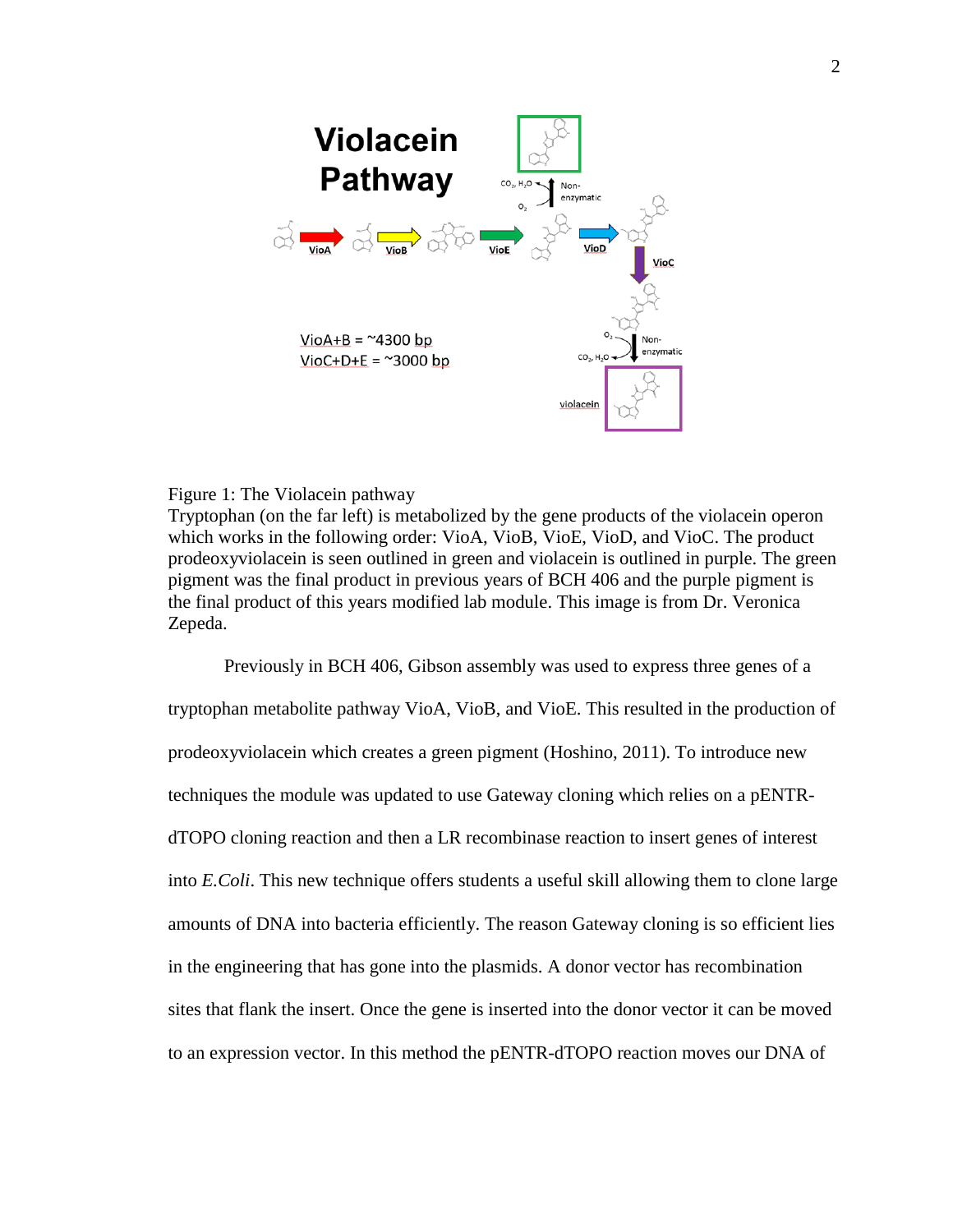interest which is either the VioAB or VioCDE genes into the donor vector using a topoisomerase reaction. During the LR-Clonase reaction recombination sites that flank a chloramphenicol resistance marker and a suicide gene, ccdB, on an expression vector will use the Att sites to effectively move the VioAB or VioCDE genes into the expression vector (Sasaki et al., 2004). No empty vectors will grow because of the presence of the suicide gene ccdB, which is a DNA gyrase inhibitor. If the recombination reaction does not occur the ccdB gene will be left in the expression vector and all cells that take up this plasmid will not be able to replicate their DNA. This will make it so only cells with the proper VioAB or VioCDE genes in the expression vector are grown (Miyazaki, 2010).





The entry clone represents pENTR with Vio insert and the Destination vector is pCOLA-2-DEST or pDEST-527. This method effectively uses a recombination reaction and the Att sites to insert the Vio insert into the destination vector effectively creating an expression clone. The donor vector will not only have the wrong antibiotic marker to grow but also contains the ccdB gene. Any empty ccdB Destination vectors will also be killed by the ccdB gene. Image from Fontes et al.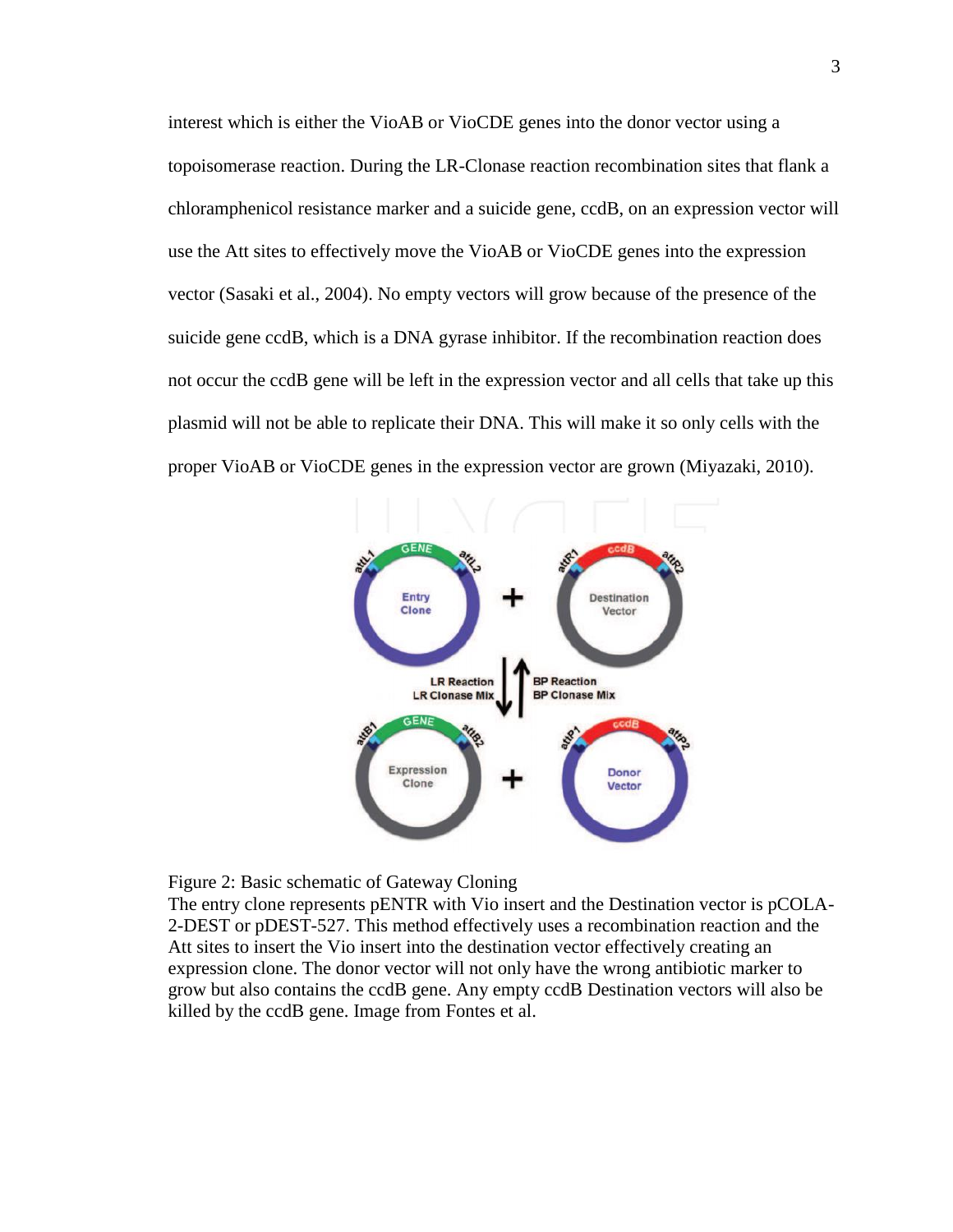Furthermore, students will be cloning and expressing all 5 violacein genes VioA, B, E, D, and C in *E. Coli.* This will cause the expression of violacein which is a distinct purple color (Lee, Aswani, Han, Tomlin, & Dueber, 2013). This addition to the lab offers a more challenging procedure where 5 genes are now being expressed over 3 in previous years. Student perform better when challenged with complex tasks with a clear end goal (Round et al., 2015). In this case the goal is the expression of a purple pigment. A complex task will often take more time and longer projects simulate what real research is like (Farnham & Dube, 2015). For this reason, the time course of the module is remaining unchanged. The lab will take approximately 4 weeks as it did before which makes this module more closely resemble an actual laboratory research experience then some of the shorter modules in the course. This modification to the expression and cloning lab module introduces students in BCH 406 to exciting new lab techniques and can increase engagement and performance during the class and beyond.

#### *Methods*

#### **Genomic DNA extraction of** *Chromobacterium violaceum*

5 mL of lysogeny broth (LB) was used to start a cultures of *C. vio.* Cultures were grown for 24 to 48 hours until there was a purple hue. The first genomic DNA (gDNA) extraction protocol used was from the 2015 BCH 406 module. 5mL of *C.vio* culture was spun down and resuspended in 567 µl of buffer Tris-EDTA (TE). Sample was transferred to a microcentrifuge tube and 30 µl of 10% sodium dodecyl sulfate (SDS) and 10 mg/mL of proteinase K were added to the resuspended cells. After an hour incubation at 37ºC 100 µl of 5M NaCl was added and mixed in, and then 80 µl of Cetrimonium bromide (CTAB)/NaCl solution was added and mixed in. A 10 minute incubation at 65ºC was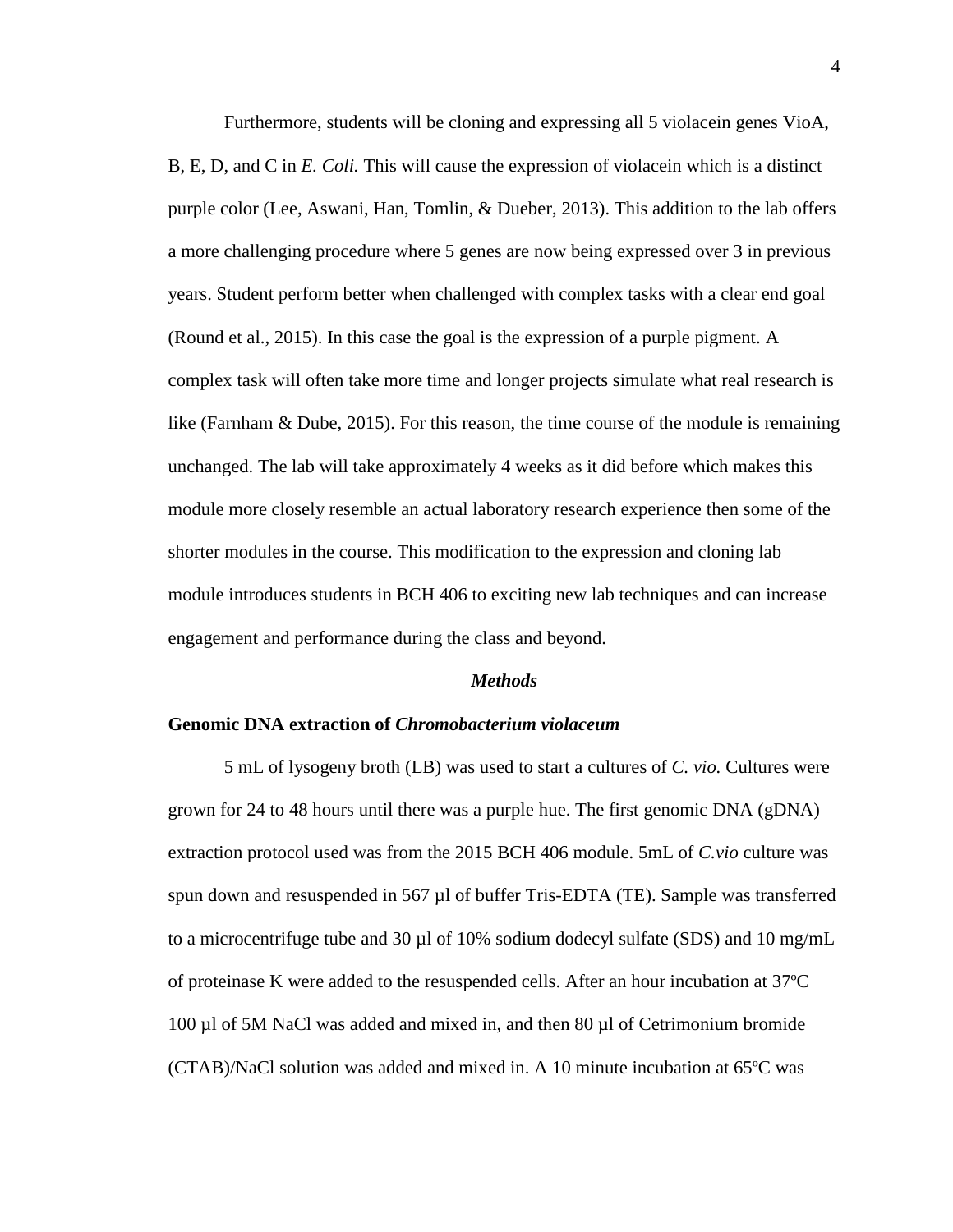then performed. An equal volume of chloroform/isoamyl alchohol (24:1) was then added and mixed. The sample was centrifuged for 5 minutes at maximum speed, and the supernatants were moved to a clean microcentrifuge tube. Phenol/chloroform/iroamyl alcohol (25:24:1) was added in equal volume to the sample and mixed. The sample was centrifuged for 5 minutes at maximum speed. Supernatant was moved to a new microcentrifuge tube and 0.6 volumes of cold isopropanol were added. Tubes were thoroughly mixed by inversion, and then samples were centrifuged at maximum speed for 10 minutes. The supernatant was then discarded and 500 µl of cold 70% EtOH was added. The sample was centrifuged for 5 minutes at the maximum speed, and the supernatant was discarded. Residual EtOH was allowed to evaporate off the sample until the pellet was completely dry. The pellet was resuspended in 100 µl of buffer TE. The gDNA was analyzed using a nanodrop spectrophotometer to determine purity and concentration.

Additionally, a DNeasy Blood and Tissue kit from Qiagen was used to extract gDNA and found to be more efficient and timely. For this experiment the gram-negative bacteria protocol in the provided manual was performed. For step 2 the optimal 56°C incubation time was found to be 45 minutes although the protocol suggests 1 to 3 hours (Qiagen, p.29). The sample was vortexed every 5 minutes during the incubation. Upon completeion of the protocol the sample was analyzed for concentration and purity. For both extractions gDNA samples were run on 40 ml 1% agarose gels with 0.75 µl of ethidium bromide until loading dye was at least half way down the gel. Gels were imaged using ImageLab software. A large band seen above the 10 kb mark on the loading ladder confirmed the presence of gDNA.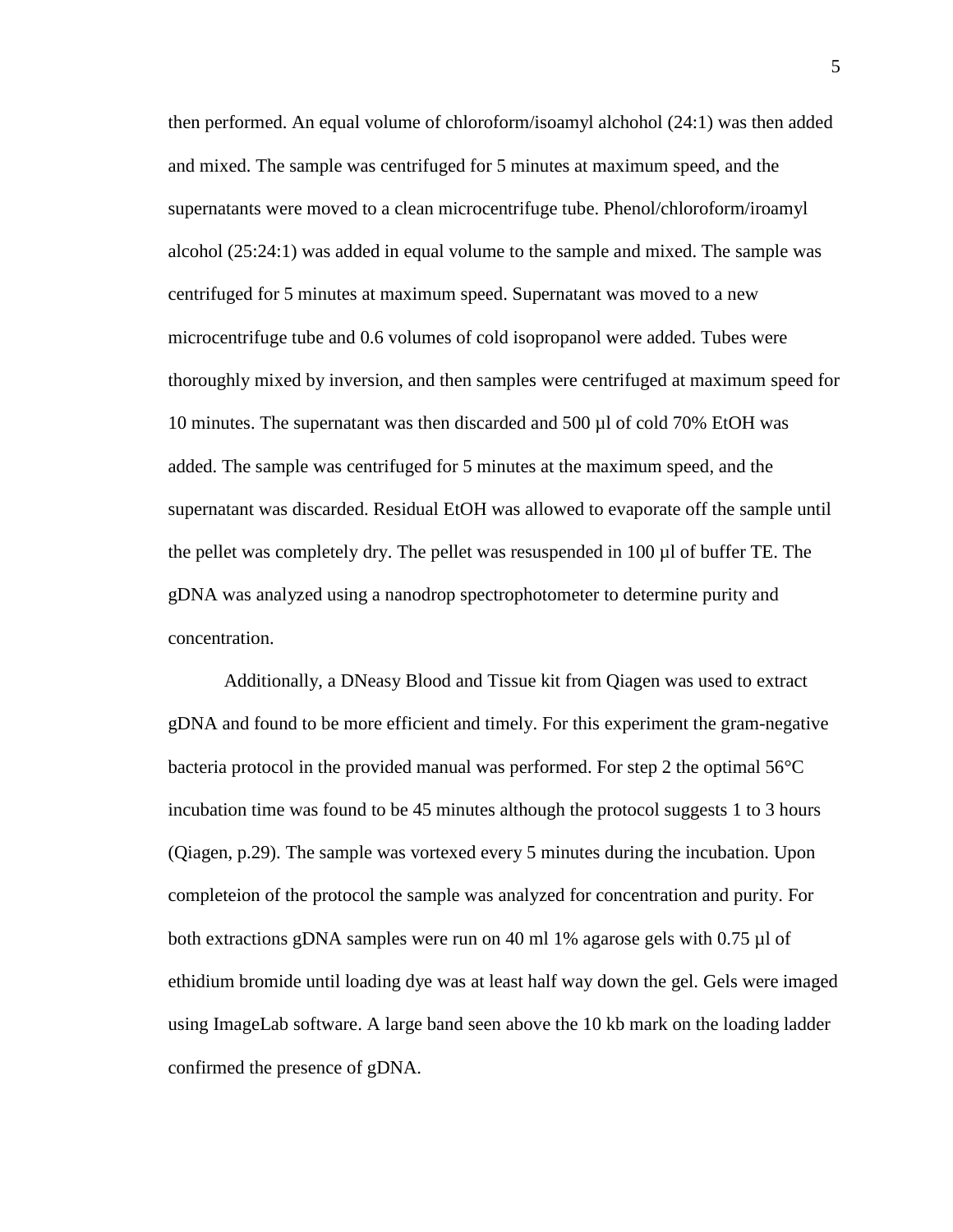For the extraction from the 2015 lab protocol an RNase treatment was necessary if there was excessive smearing at lower molecular weight positions on the gel. This treatment was performed by adding 40 µl gDNA sample, 5 µl NEB Buffer 3 (100mM NaCl, 50mM Tris-HCl,  $10$ mM MgCl<sub>2</sub>,  $1$ mM DTT at pH 7.9), 1  $\mu$ l RNase IF, and 4  $\mu$ l ddH<sub>2</sub>O. The sample was incubated at 37<sup>o</sup>C for 30 minutes and then incubated at 70<sup>o</sup>C for 20 minutes. The sample was run on a gel as before and smearing was decreased.

#### **Cloning VioAB and VioCDE into pENTR**

VioAB forward and reverse primers as well as VioCDE forward and reverse primers were designed to clone VioAB and VioCDE from genomic DNA of *Chromobacterium violaceum.* The forward primers also have a CACC added on the 5' for the dTOPO reaction with pENTR. PCR tubes were set up for VioAB with the following: 1 μl of genomic *Chromobacterium violaeceum* DNA with a concentration of approximately 75ng/µl, 1 μl of the forward primer, 1 μl of the reverse primer, 0.5 μl of dimethyl sulfoxide, 1 μl of dNTPs, 10 μl of Phusion HF buffer, ddH<sub>2</sub>O to get reaction total to 50µl, and 0.5 μl of Phusion polymerase (NEB). Vio CDE was set up as follows: 75ng of genomic *Chromobacterium violaceum* DNA, 1 μl of the forward primer, 1 μl of the reverse primer, 1.0 μl of dimethyl sulfoxide, 1 μl of dNTPs, 10 μl of Phusion HF buffer, ddH<sub>2</sub>O to get reaction total to 50  $\mu$ l, and 0.5  $\mu$ l of Phusion polymerase. A thermocycler was used to clone these genes with the following conditions for VioAB: 98°C for 30 seconds then a cycle of 30 times 98°C for 10 seconds, 55°C for 20 seconds, and 72°C for 135 seconds. Then 72 °C for 300 seconds to a hold at 4 °C. Vio CDE conditions were set up as follows: 98°C for 30 seconds then a cycle of 30 times 98°C for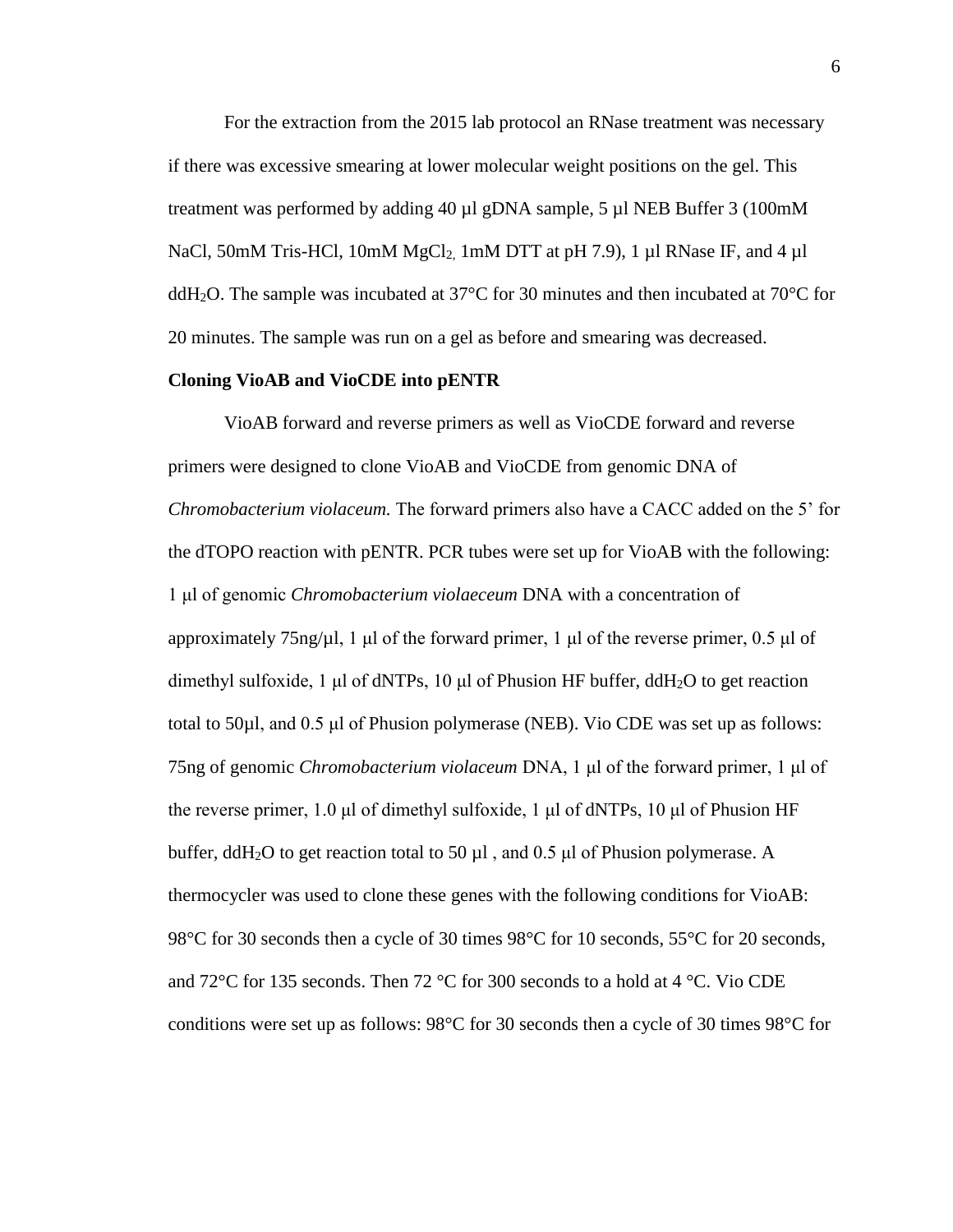10 seconds, 55°C for 20 seconds, and 72°C for 90 seconds. Then 72 °C for 300 seconds to a hold at  $4^{\circ}$ C.

PCR products were run on 60ml 1% agarose gels with 0.75 µl of ethidium bromide. 6 well coombs were used and loading dye was allowed to run until approximately half way down the gel. Gel was imaged using ImageLab software. In order to obtain only the desired DNA a gel extraction was performed using the QIAquick PCR purification kit. Bands were excised for VioAB at approximately 4328 bp and for VioCDE at approximately 2996 bp. Elution of DNA was done with 30 μl 37ºC buffer EB, 10mM Tris-Cl ph 8.5 (Qiagen). Concentrations of PCR products were determined via a spectrophotometry.

A pENTR directional cloning kit was used to insert the VioAB and the VioCDE genes into their own pENTR vectors (Invitrogen). The reaction time recommended by Invitrogen is 5 minutes, but the reaction was allowed to proceed overnight at room temperature. 50 µl of DH-10-β chemically competent *E.Coli* were then transformed with 5.5 µl of pENTR-VioAB or pENTR-VioCDE. The transformation involved thawing DH-10-β chemically competent *E.Coli* ice and then adding the pENTR-VioAB. The reaction was incubated on ice for 10 minutes. The reaction was then heat shocked at 42 °C for 30 seconds. The reaction was placed on ice for 2 minutes. 250µl of SOC outgrowth medium was added to the cells (New England Biolabs). The reaction was placed in a 37ºC shaking incubator for 45 minutes. The cells were plated on LB-kanamycin plates and allowed to grow overnight at 37ºC. 8 colonies of VioAB and 4 colonies of VioCDE were selected and liquid cultures were started in LB with kanamycin. Cultures were allowed to grow overnight in 37ºC shaking incubator. Qiaprep spin miniprep protocols were performed to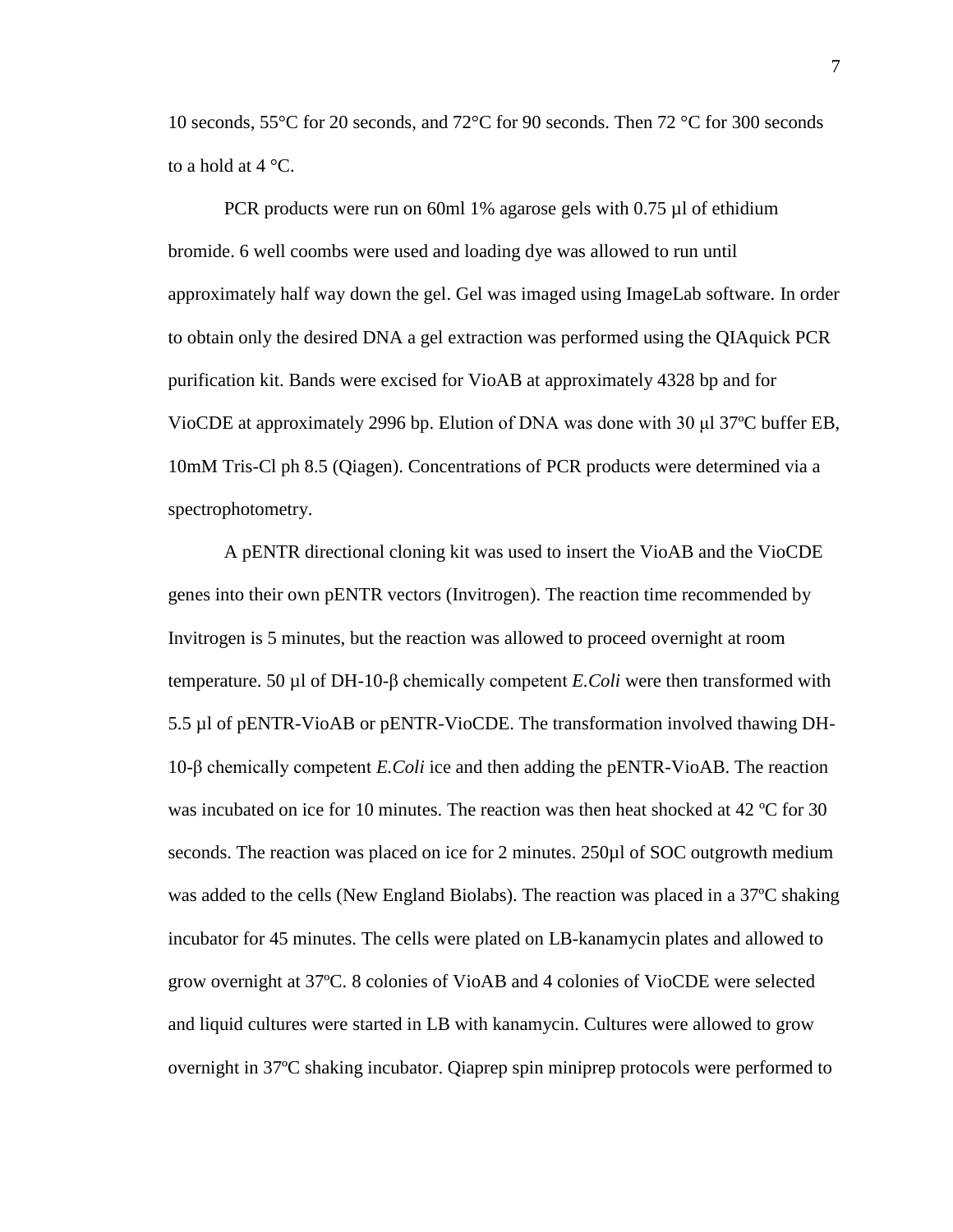purify the pENTR VioAB and VioCDE plasmids (Qiagen). Elution was performed in 30 µl of 37 ºC buffer EB buffer, rather than the recommended 50 µl.

### **Confirmation of pENTR with VioAB and VioCDE inserts**

To confirm that VioAB and VioCDE genes were inserted into the pENTRdTOPO plasmids a restriction digest was performed. The digest for pENTR VioAB was set up for a total of 20 µl as follows: 2 µl of Cutsmart DNA buffer, 0.5 µl of EcoRI, 0.5  $\mu$ l of AscI, 350 ng of plasmid DNA, and required amount ddH<sub>2</sub>O to get reaction to a 20 µl total. The digest for pENTR VioCDE was set up for a total of 20 µl as follows: 2 µl of Cutsmart DNA buffer,  $0.5 \mu$ l of EcoRV,  $0.5 \mu$ l of Xmn1, 350 ng of plasmid DNA, and required amount  $ddH<sub>2</sub>O$  to get reaction to a 20 µl total. Both digest reactions were incubated at 37ºC for 35 minutes. After incubation the digests were run on 40 ml 1% agarose gels with 0.75 µl of ethidium bromide until loading dye was at least half way down the gel. Gels were imaged using ImageLab software. pENTR VioAB bands at 6031 bp and 877 bp confirmed the VioAB insert in the correct orientation. pENTR VioCDE bands at 4660 bp and 916 bp confirmed the VioCDE insert in the correct orientation.

## **Constructing a Destination Vector with Spectinomycin Resistance**

Two approaches to create a new destination vector with Spectinomycin resistance were taken. The first described was successful and the second approach described was unsuccessful. First, pCOLA-2-DEST's (Millipore) kanamycin resistance gene was removed via restriction digest which was setup as follows: 350 ng of pCOLA-2-DEST, 5 µl CutSmart DNA buffer, 1 µl Xmn1, 1µl Nhe1, and ddH<sub>2</sub>O to reach a total of 20 µl for the reaction. Reaction was incubated at 37°C for 35 minutes. Digestion products were run on 60ml 1% 0.75 µl ethidium bromide agarose gels with 6 wells till half way across the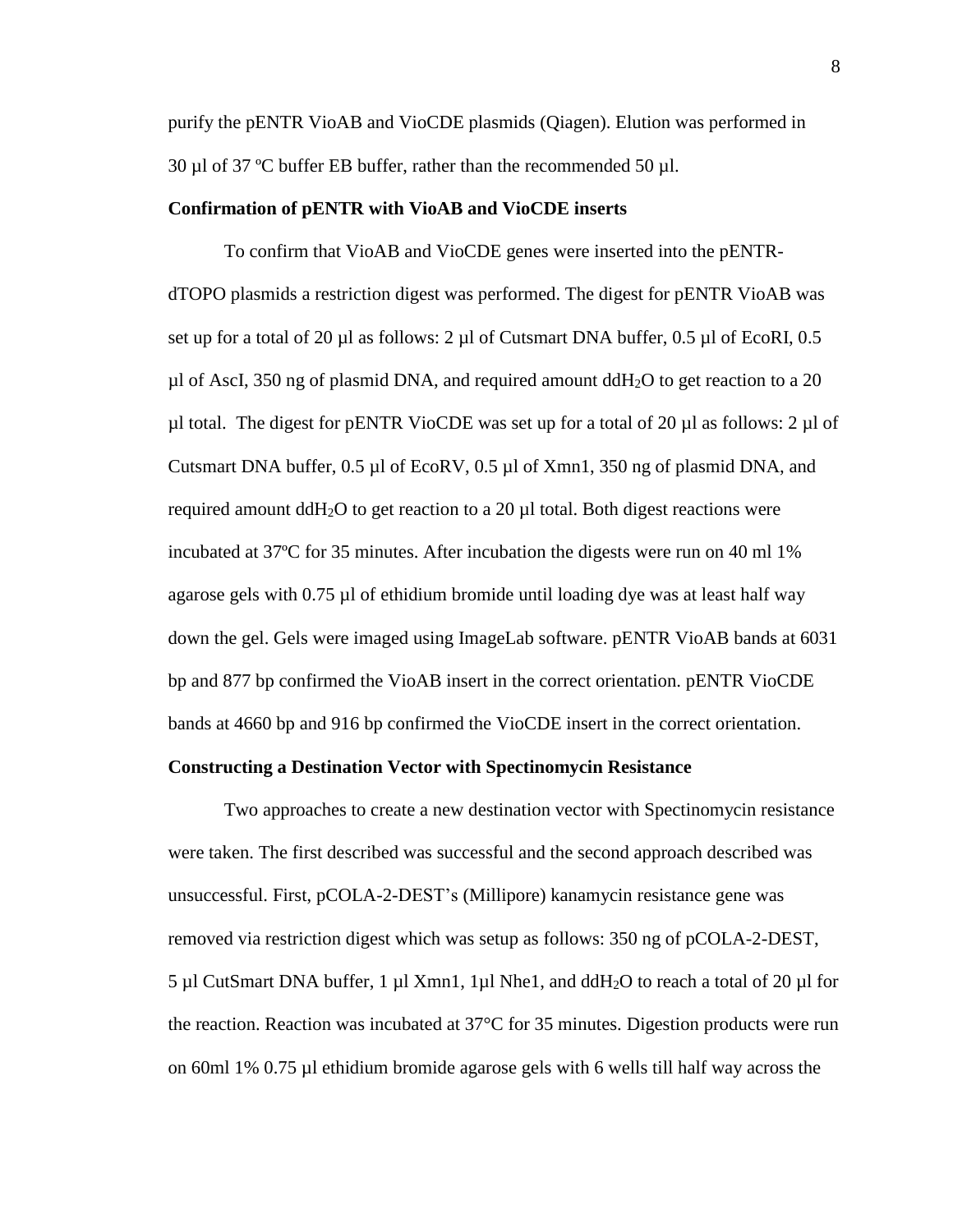gel. The gel was imaged using ImageLab software. In order to obtain only the desired DNA a gel extraction was performed using Qiagen's QIAquick PCR purification kit. Bands were excised at 4026bp and the kanamycin resistance gene was seen at 925 bp. Elution of DNA was done with 30  $\mu$ l of 37°C buffer EB, 10mM Tris-Cl pH 8.5 (Qiagen).

The spectinomycin resistance gene with its promoter was obtained by PCR from the pCDF. The PCR was set up as follows: pCDF with a concentration of approximately 75 ng/μl, 1 μl of the forward primer, 1 μl of the reverse primer,  $0.5$  μl of dimethyl sulfoxide, 1 μl of dNTPs, 10 μl of Phusion HF buffer, ddH<sub>2</sub>O to get reaction total to 50 µl, and 0.5 μl of Phusion polymerase. The reaction was run in a thermocycler with the following conditions: 98°C for 30 seconds then a cycle of 30 times 98°C for 10 seconds, 55°C for 20 seconds, and 72°C for 30 seconds. Then 72 °C for 300 seconds to a hold at 4 °C. PCR products were run on 60 ml 1% 0.75 µl ethidium bromide agarose gels with 6 wells until the dye front was half way across the gel. In order to obtain only the desired DNA a gel extraction was performed using the QIAquick PCR purification kit. The gel was imaged using ImageLab software. Bands were excised at 791 bp. Elution of DNA was done with 30 μl of 37ºC buffer EB, 10mM Tris-Cl ph 8.5 (Qiagen). To create sticky ends the purified Spectinomycin resistance gene was digested with  $25 \mu$ l of SpecR,  $2 \mu$ l of Cutsmart buffer, 2  $\mu$ l of ddH<sub>2</sub>O, 0.5  $\mu$ l of Xmn1, and 0.5  $\mu$ l of Nhe1. The digest was incubated at 37°C for 35 minutes. A Qiagen PCR purification kit was used to purify the plasmid. Sample was analyzed to obtain concentration and purity.

A Quick ligation kit and an Instant Sticky-end Ligase kit both from NEB were used to create the pCOLA-2-Dest plasmid with Spectinomycin resistance. In the Instant Sticky-end ligase reaction 4.5 µl of pCOLA-2-DEST digest, 0.5 µl of SpecR, and 5 µl of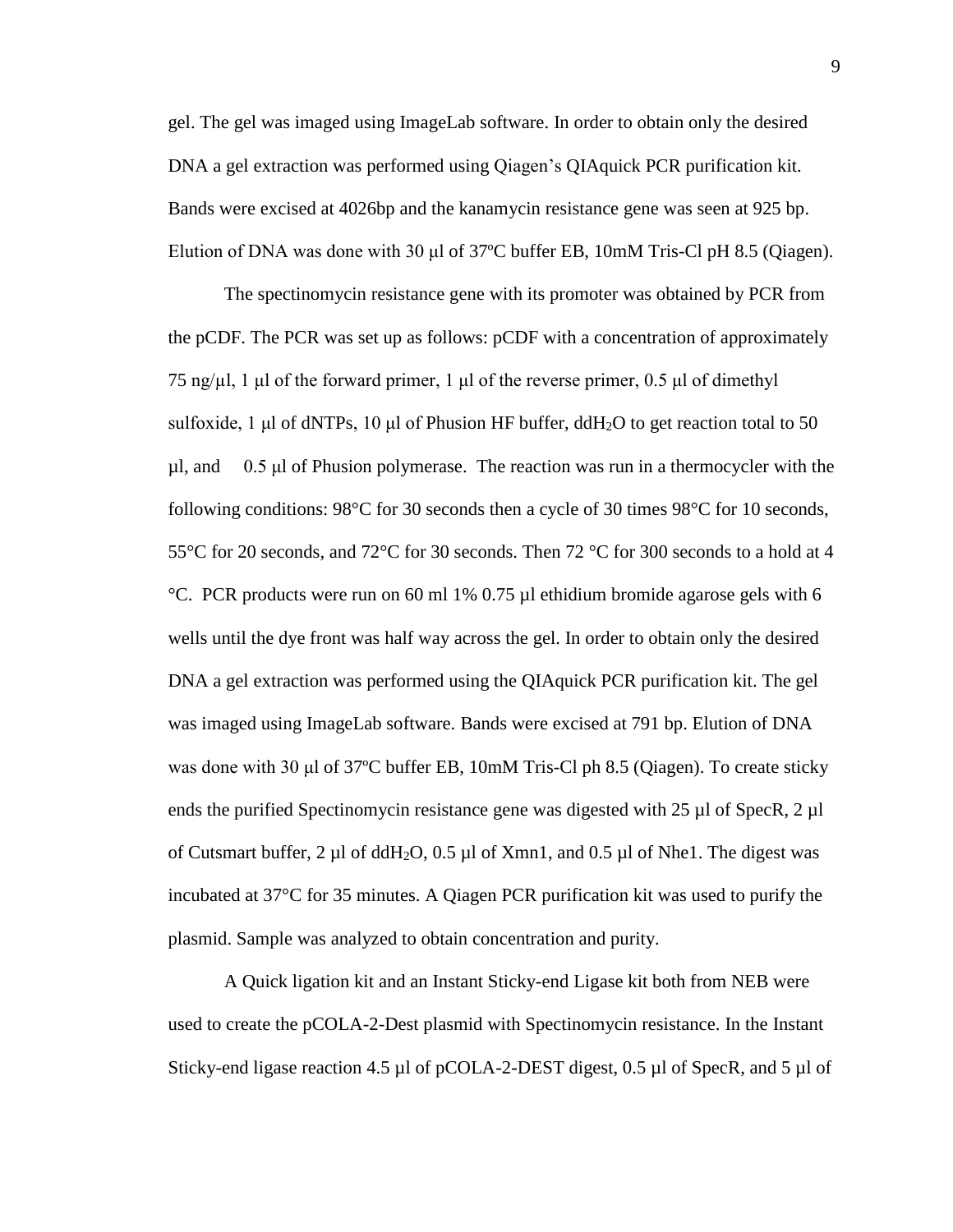master mix were mixed together. The Instant Sticky-end ligase reaction was incubated on ice for 20 minutes. For the Quick ligation kit 4.5 µl of pCOLA-2-DEST digest, 0.5 µl of SpecR, 5.0 µl of ddH<sub>2</sub>O, 10 µl of ligation buffer, and 1 µl of T4 ligase were mixed and incubated at room temperature for 20 minutes. 2 separate transformations were then performed for both the Instant Sticky-end ligase reaction and the Quick ligation reactions as follows: 50 µl of DB3.1 chemically competent *E.Coli* with 4 ul of the reaction mixture. The transformation involved thawing DB3.1 on ice and then adding reaction mixture. The reaction was incubated on ice for 10 minutes. The reaction was then heat shocked at 42<sup>o</sup>C for 30 seconds. The reaction was placed on ice for 2 minutes. 250µl of SOC outgrowth medium was added to the cells (New England Biolabs). The reaction was then placed in a 37ºC shaking incubator for 45 minutes. The cells were plated on LB chloramphenicol and spectinomycin plates and allowed to grow overnight at 33ºC. Liquid cultures were started of the pCOLA-2-DEST SpecR plasmid and miniprepped using the Qiagen protocol. Elution of DNA was done with 30 μl of 37ºC buffer EB, 10mM Tris-Cl ph 8.5.

The unsuccessful approach to creating a new destination vector was to PCR around pCOLA-2-DEST and exclude the kanamycin resistance gene. Conditions for this PCR are the same as the PCR for VioAB. A gel was set up just as VioAB for band excision. A band at 4315 bp confirmed the presence of the pCOLA-2-DEST with kanamycin removed. The spectinomycin resistance gene without its promoter was obtained from pMDC7 via PCR. The same PCR conditions and protocols were used as obtaining SpecR from pCDF. A band at 791 bp was excised. An Infusion Gibson Assembly kit was used to assemble pCOLA-2-DEST SpecR. 2 µl of enzyme mix, 1 µl of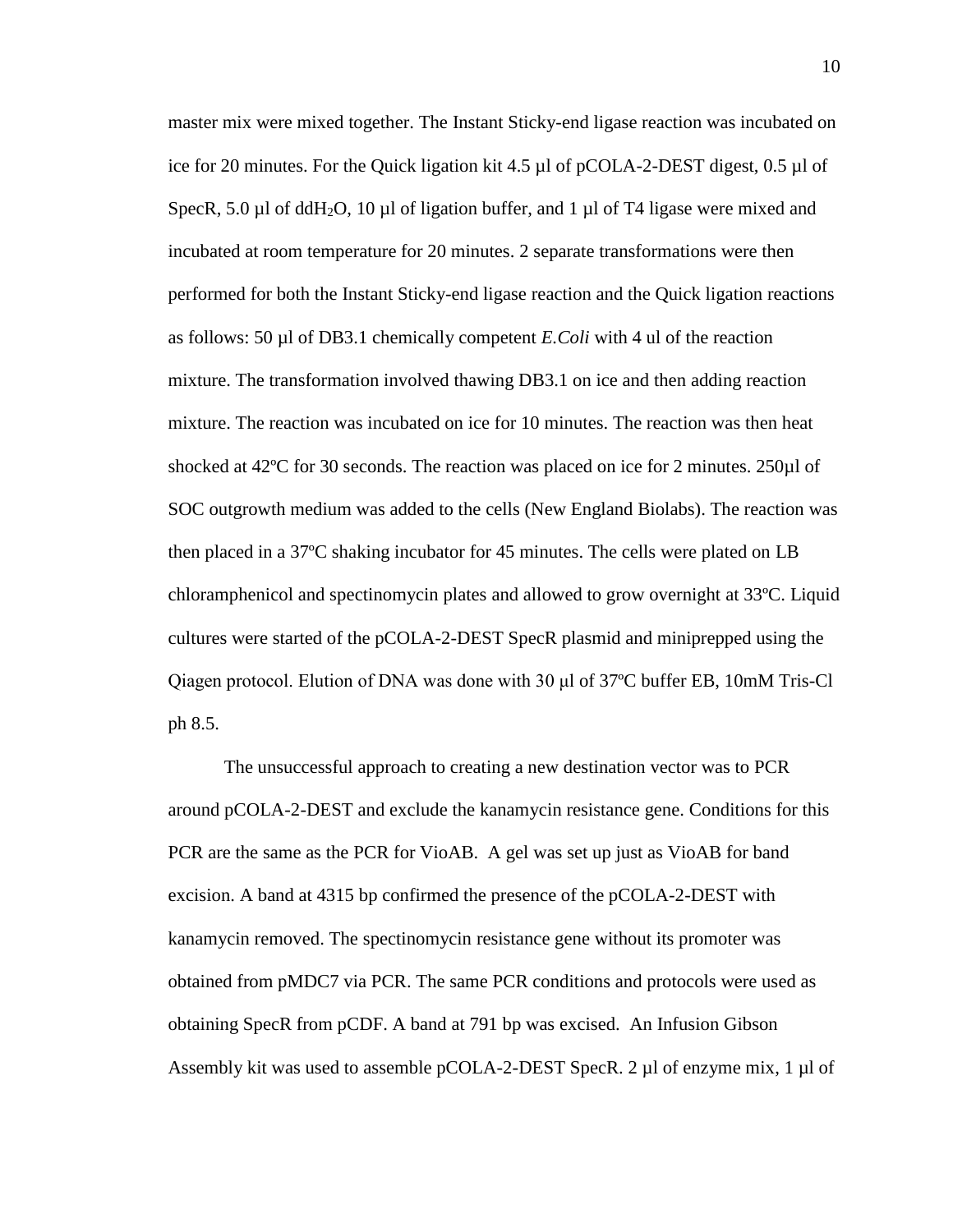SpecR, 1 µl of pCOLA-2-DEST backbone and 3 µl of ddH<sub>2</sub>O were mixed and incubated at 50ºC. Cells were transformed with 2.5 µl of the Gibson reaction with chemically competent DB3.1 cells in the same way as the alternate pCOLA-2-DEST SpecR assembly above.

To confirm the presence of the pCOLA-2-DEST SpecR for both assembly methods a restriction digest was performed. Just as in the confirmation of pENTR AB and CDE 350 ng of plasmid was used. Instead of Cutsmart buffer, Buffer 3.1 was used, and the enzymes Bgl1 and EcoRV were used instead of the other restriction enzymes. A gel was prepared and run in the same manner as the pENTR Vio AB and CDE confirmations. Bands at 3949 bp and 1158 bp indicated the presence of pCOLA-2-DEST SpecR.

#### **Inserting VioAB and VioCDE into Destination Vectors**

VioAB and VioCDE were inserted into the Destination vectors via the Gateway Technologies Kit LR Recombination reaction (Life Technologies). The LR Clonase reaction was set up as follows: 2  $\mu$ l of ddH<sub>2</sub>O, 1.5  $\mu$ l pENTR VioAB, 1  $\mu$ l pDEST-527 (Addgene), and 1 µl LR-Clonase enzyme mix. The reaction was allowed to incubate overnight. 50 µl of NEB-5α chemically competent *E.Coli* were transformed with 5.5 µl of LR Clonase reaction mixture. Transformation was performed by incubation on ice for 10 minutes. The reaction was then heat shocked at 42 ºC for 30 seconds. The reaction was placed on ice for 2 minutes. 250 µl of SOC outgrowth medium was added to the cells (New England Biolabs). The reaction was then placed in a 37ºC shaking incubator for 45 minutes. The cells were plated on a LB ampicillin plate and allowed to grow overnight at 33ºC. Three liquid cultures of pDEST-527 VioAB were selected and grown in 5µl of LB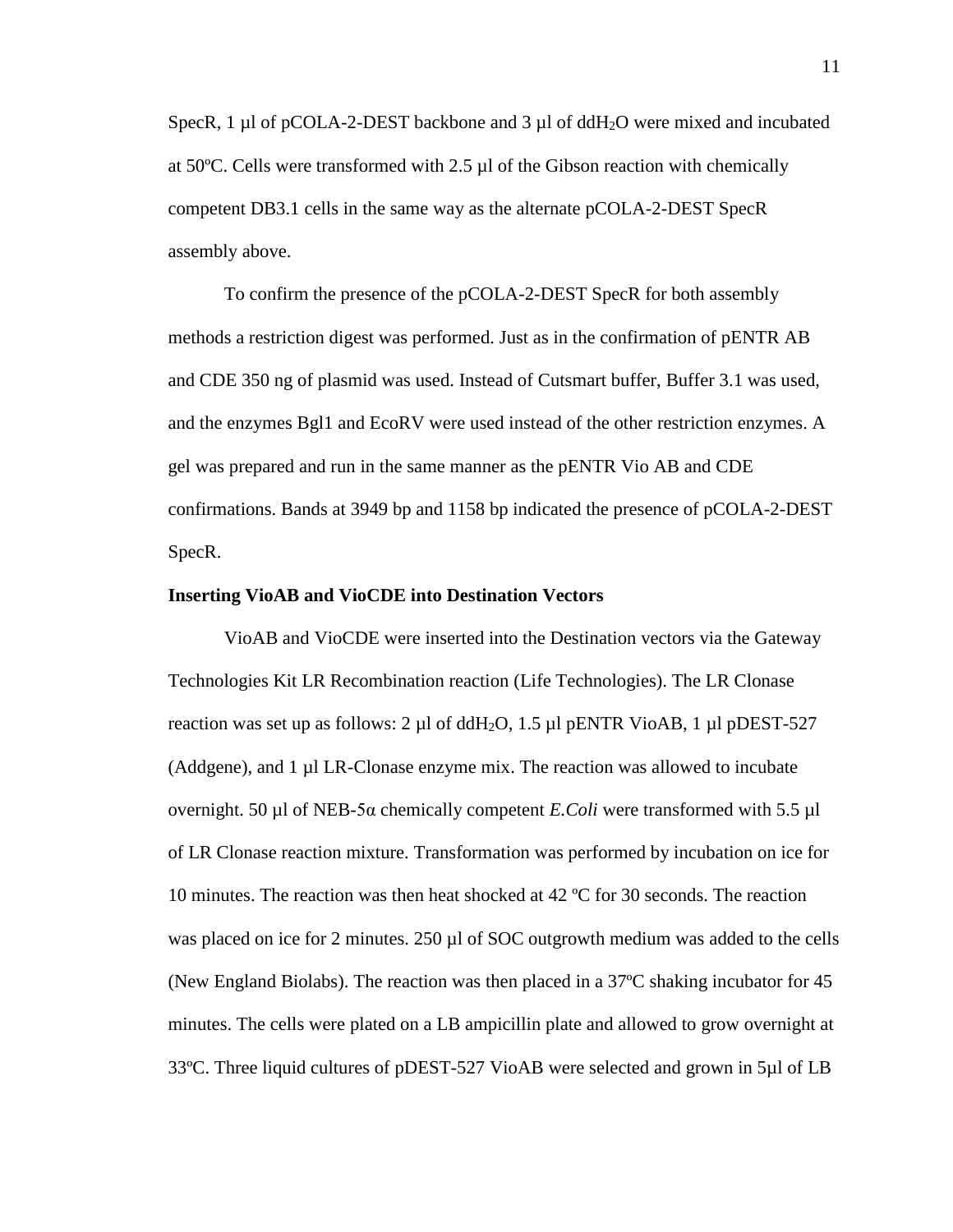with ampicillin. Qiaprep spin minikit protocols were performed to purify the pDEST-527 VioAB plasmid (Qiagen). Elution was performed in 30µl of 37ºC buffer EB, 10mM Tris-Cl ph 8.5 buffer rather than the recommended  $50\mu$ l.

The same procedure as above was used for the LR clonase reaction of pENTR VioCDE and pCOLA-2-DEST SpecR and another LR clonase reaction of pENTR VioCDE and pDEST-527. The only difference was the transformation with pCOLA-2- DEST SpecR was plated on LB containing spectinomycin rather than ampicillin.

### **Double Transformation of AB and CDE into** *E.Coli*

Approximately 100 ng of each the pCOLA-2-DEST VioCDE with SpecR and pDEST 527 VioAB were added to 50 µl of NEB 5α cells. Transformation was performed by incubation on ice for 10 minutes. The reaction was then heat shocked at 42ºC for 30 seconds. The reaction was placed on ice for 2 minutes. 250 µl of SOC outgrowth medium was added to the cells (New England Biolabs). The reaction was then placed in a 37ºC shaking incubator for 45 minutes. The cells were plated on a LB ampicillin and spectinomycin plates and allowed to grow overnight at 33ºC. Additionally, another double transformation was performed in the same manner with pDEST 527 VioCDE and pCDF. Cultures were started in 5 mL of LB ampicillin and spectinomycin. 48 hours in a 37ºC shaking incubator was required to observe a purple pigment.

Table 1: Primers for PCR and for sequencing These forward and reverse primers for PCR were created using A Plasmid Editor program (ApE). Primers were designed to have a minimum melting point of 50  $^{\circ}$ C. Sequencing primers were designed with the same criteria and are labeled seq.

| Primer Name | Sequence                            |
|-------------|-------------------------------------|
| Vio AB      | CACCATGAAGCATTCTTCCGATATCTGCATTGTCG |
| Forward     |                                     |
| Vio AB      | - TCAGGCCTCTCTAGAAAGCTTTCCACA       |
| Reverse     |                                     |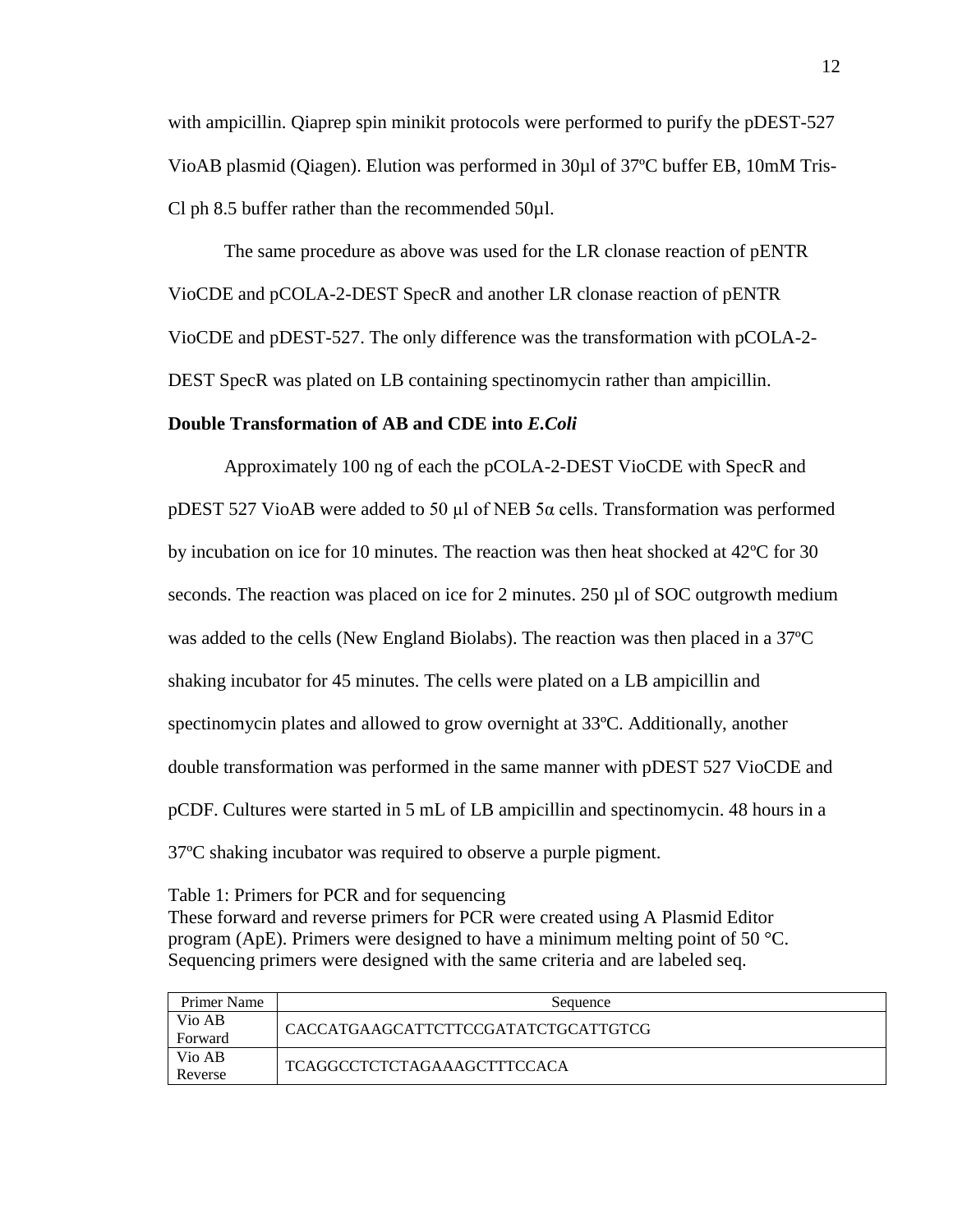| Vio CDE<br>Forward                              | CACCATGAAAAGAGCAATCATAGTCGGAGGC                   |
|-------------------------------------------------|---------------------------------------------------|
| Vio CDE<br>Reverse                              | CTAGCGCTTGGCGGCGAAGAC                             |
| SpecR<br>$(+pCOLA)$<br>promoter)<br>Forward     | ATCCGCTCATGAATTAATTCTTAGAAAAACTCATCGAGCATCAAATG   |
| SpecR<br>$(+pCOLA)$<br>promoter)<br>Reverse     | AATATTGAAAAAGGAAGAGTATGAGCCATATTCAACGGGA          |
| pCOLA<br>$(+Spec R)$<br>Forward                 | GCGATCACCGCTTCCCTCATACTCTTCCTTTTTCAATATTATTGAAGCA |
| pCOLA<br>$(+Spec R)$<br>Reverse                 | CCAAGGTAGTCGGCAAATAAGAATTAATTCATGAGCGGATACATATTTG |
| SpecR<br>$(+XmnI)$<br>Forward                   | TGCGAATTAATTCTATTTGCCGACTACCTTGGTGATCTC           |
| SpecR<br>$(+Nhel)$<br>Reverse                   | CCGAGTGAGCTAGCTATTTGTTTATTT                       |
| AttR1<br>$(+pCOLA)$<br>Forward seq              | <b>CGTCACAAGTTTGTACAAAAAA</b>                     |
| AttR1<br>$(+pCOLA)$<br>Reverse seq              | TTTTTTGTACAAACTTGTGACG                            |
| ColA ori<br>$(+pCOLA)$<br>Forward seq           | GGGTTATTGTCTCATGAGCG                              |
| Att R <sub>2</sub><br>$(+pCOLA)$<br>Reverse seq | TGGCAGCAGCCTAGGTTAAT                              |
| SpecR<br>$(+pCOLA)$<br>Forward seq              | GAACCCCTATTTGTTTATTTTC                            |
| SpecR<br>$(+pCOLA)$<br>Reverse seq              | CGCTCATGAGACAATAACCC                              |
| pENTR Seq<br>Reverse seq                        | ATGGCTCATAACACCCCTTG                              |
| pDEST Seq<br>Forward 01<br>seq                  | CTAGAACTAGTGGATCCCCCATC                           |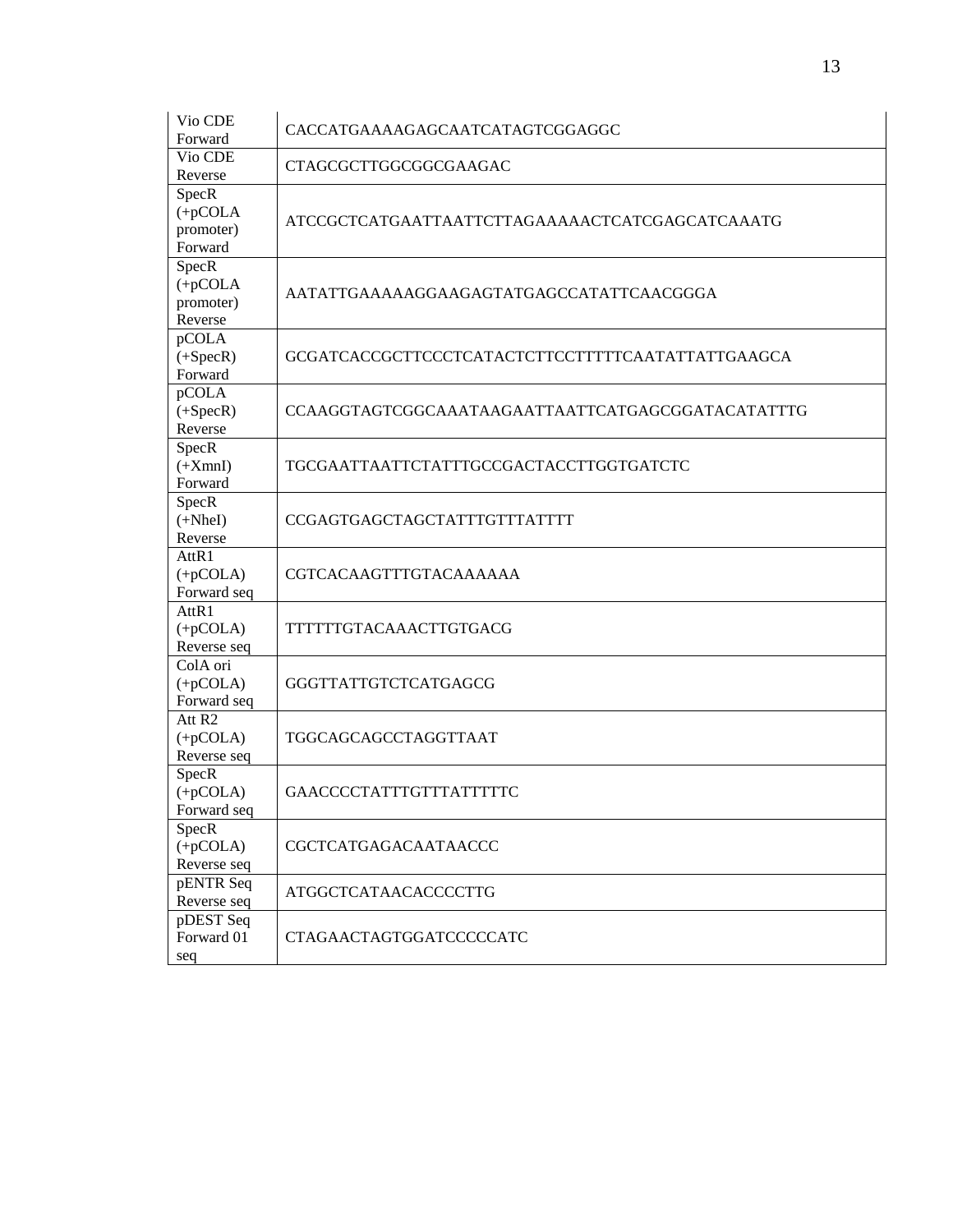

Figure 3: *Chromobacterium violaceum* gDNA Extraction 406 protocol A 1% agarose gel with 3.5 µl 1kb ladder in lane 1. 5 µl of 2 separate gDNA samples were loaded into lanes 2 and 3 with 1 µl of loading dye in each. The band seen above 10 kb indicates gDNA and is seen in lanes 2 and 3. This gel was run on Janruary 25, 2016.

Table 2: *Chromobacterium violaceum* gDNA Extraction 406 protocol Nanodrop Data was recorded on Nanodrop 2000 which was blanked with buffer EB. 2 µl of sample were used. Concentrations were obtained on January 1, 2016.

| Sample                     | $\vert$ [DNA] ng/µl | $A_{260/280}$ | $A_{260/230}$ |
|----------------------------|---------------------|---------------|---------------|
| $\mid$ C. violaceum gDNA 1 | 1675.0              | 2.18          | 2.14          |
| $\mid$ C. violaceum gDNA 2 | 1227.3              | 2.20          | 2.36          |

*Results*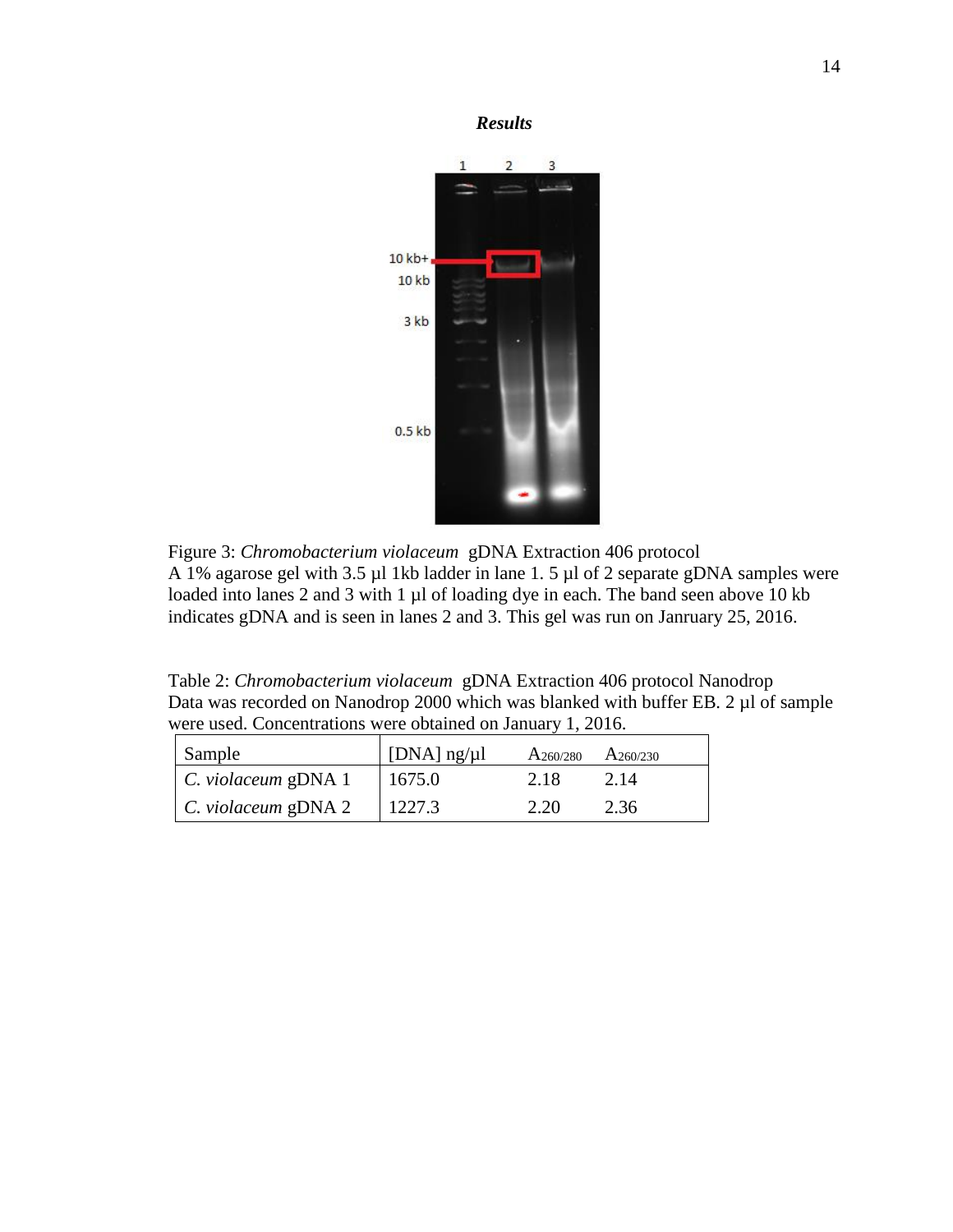

Figure 4: *Chromobacterium violaceum* gDNA Extraction 406 protocol RNase treated The same gDNA samples from Figure 1 treated with RNase. A 1% agarose gel with 3.5  $\mu$ l 1kb ladder in lane 1 was run. Lane 2 contained 5  $\mu$ l of gDNA sample 1 with 1  $\mu$ l of loading dye. Lane 3 contained a 10x dilution of sample 1 loading in the same manner. Lanes 4-5 were the same as lane 2-3 except with gDNA sample 2. The band highlighted in red is gDNA. gDNA was seen in lanes 2-4. This gel was run on February 2, 2016.



Figure 5: *Chromobacterium violaceum* gDNA Extraction DNeasy

A 1% agarose gel with 3.5 µl 1kb ladder in lane 1 was run. Lane 2 contained 5 µl of gDNA sample 2 with 1 µl of loading dye. Lane 3 contained gDNA sample 3 and lane 4 contained gDNA sample 4. Lane 3 and 4 both had the same amounts of gDNA and dye as lane 2. The band highlighted in red is gDNA and is seen in lanes 3 and 4. This gel was run on February 26, 2016.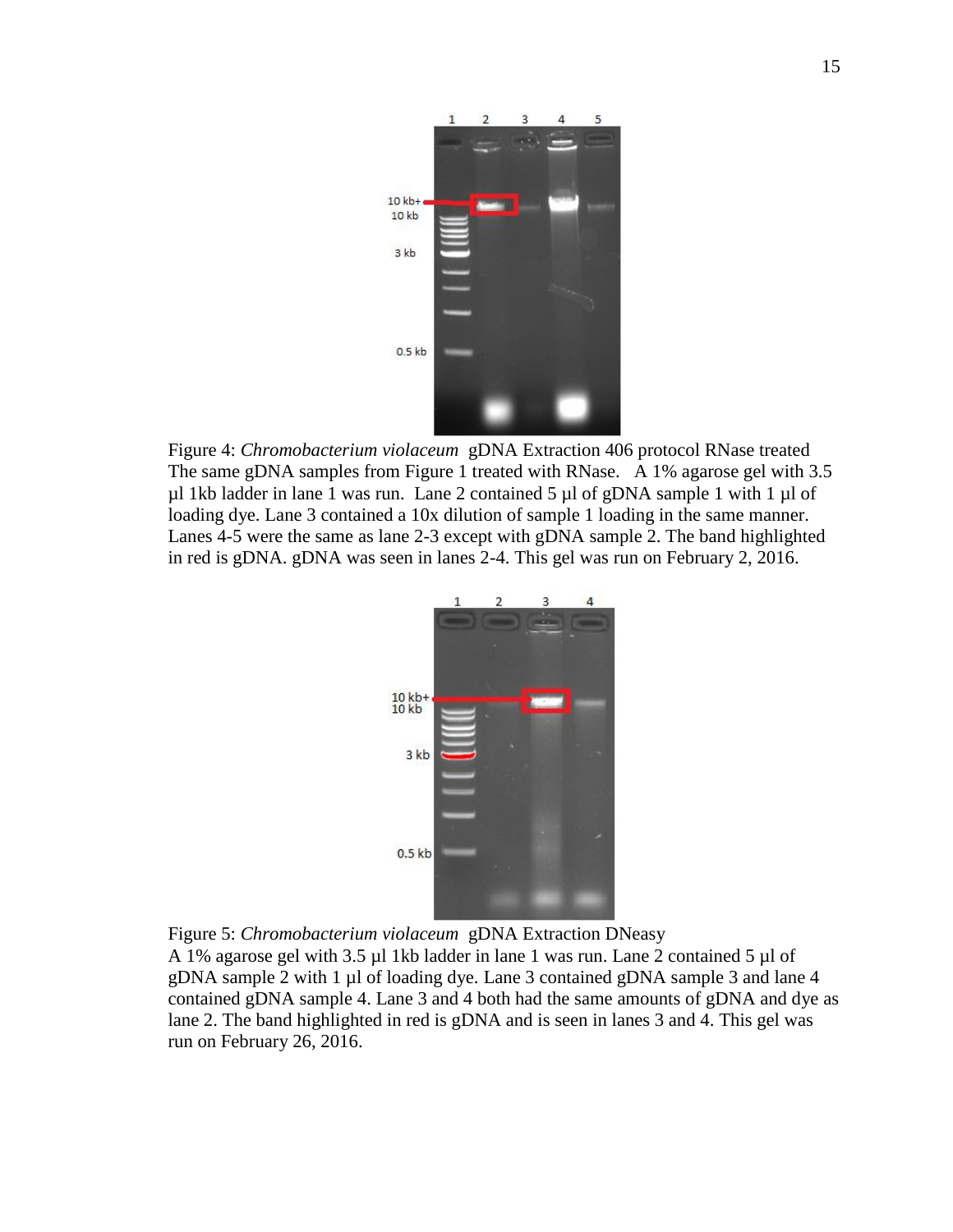Table 4: *Chromobacterium violaceum* gDNA Extraction DNeasy Nanodrop Data was recorded on Nanodrop 2000 which was blanked with buffer EB. 2 µl of sample were used. Concentrations were obtained on February 26. 2016.

| Sample                     | [DNA] $\frac{ng}{\mu}$ | $A_{260/280}$ $A_{260/230}$ |      |
|----------------------------|------------------------|-----------------------------|------|
| $\mid$ C. violaceum gDNA 3 | 117.7                  | 2.13                        | 0.69 |
| $\mid$ C. violaceum gDNA 4 | 50.0                   | 2.02                        | 0.35 |



Figure 6: VioCDE PCR extraction agarose gel

A 1% agarose gel was loaded with 9 µl of 1 kb ladder in lane 1. Lane 2 and 3 both had 4 the same sample of 50  $\mu$ l split between them with 10  $\mu$ l of loading ladder. The band highlighted in red is VioCDE at 2996 bp. This gel was run on September 4, 2015.

### Table 5: VioCDE PCR product purification Nanodrop

Data was recorded on Nanodrop 2000 which was blanked with buffer EB. 2 µl of sample were used. Concentrations were obtained on September 9. 2015 and January 12, 2016.

| Sample                              | [DNA] $\frac{ng}{\mu}$ | $A_{260/280}$ $A_{260/230}$ |      |
|-------------------------------------|------------------------|-----------------------------|------|
| $\vert$ Vio CDE (9/9)               | 34.4                   | 1 74                        | 0.10 |
| $\sqrt{\frac{1}{2}}$ Vio CDE (1/12) | 42.6                   | 2.06                        | 0.07 |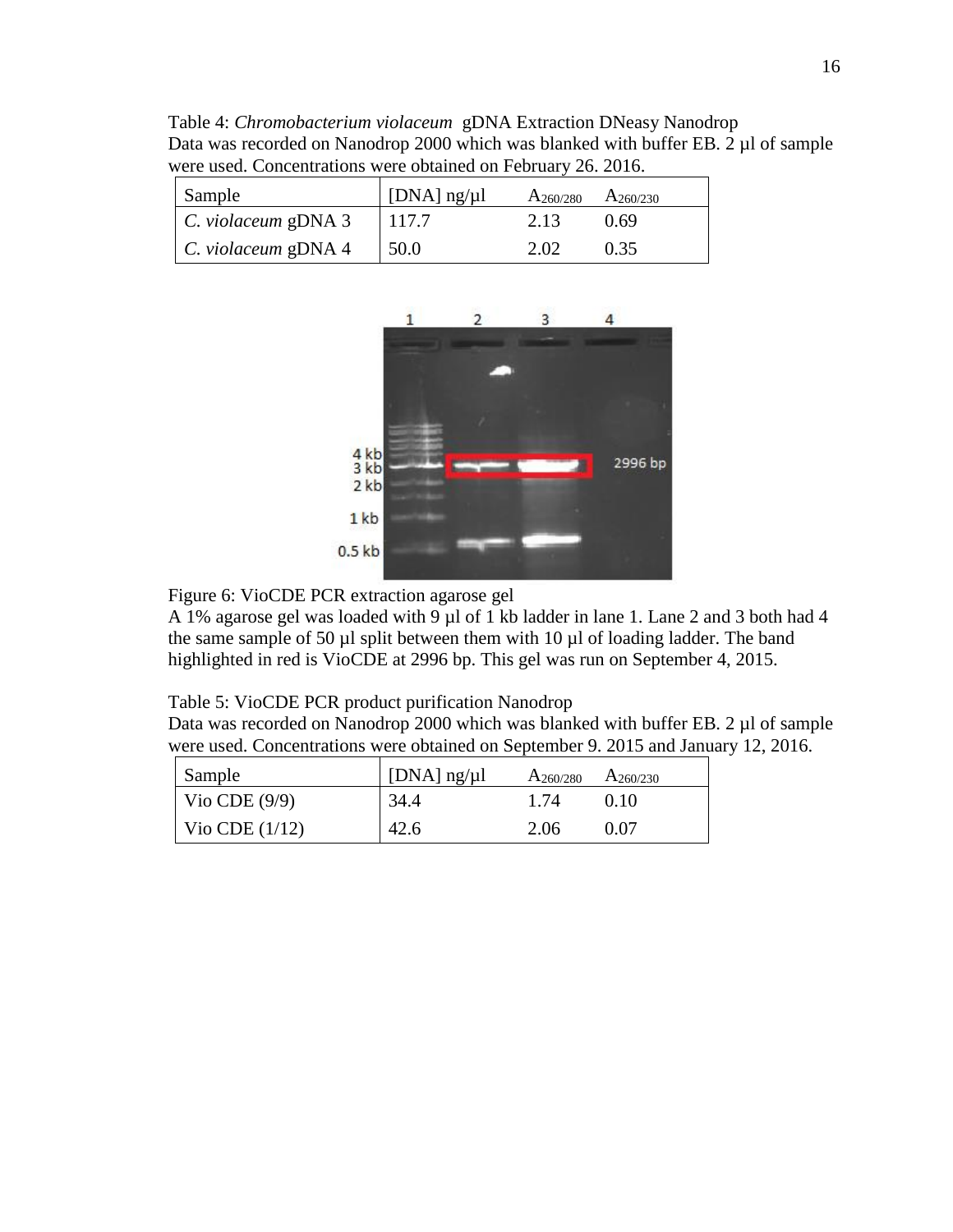

Figure 7: VioAB PCR extraction gel

A 1% agarose gel was loaded with 9 µl of 1 kb ladder. Lane 2 and 3 both contain 50 µl of 2 VioAB PCR reactions with 10 µl of loading dye. The band highlighted in red at 4328 bp is VioAB. This gel was run on September 9, 2015.

Table 6: VioAB PCR product extraction Nanodrop

Data was recorded on Nanodrop 2000 which was blanked with buffer EB (Qiagen). 2 µl of sample were used. Concentrations were obtained on September 9. 2015.

| Sample                            | $\vert$ [DNA] ng/ $\mu$ l | $A_{260/280}$ | $A_{260/230}$ |
|-----------------------------------|---------------------------|---------------|---------------|
| $\overline{\phantom{a}}$ Vio AB-B | 16.1                      | 1.88          | 0.11          |
| $\sqrt{\frac{1}{10}}$ Nio AB-C    | 39.0                      | 2.0           | 0.18          |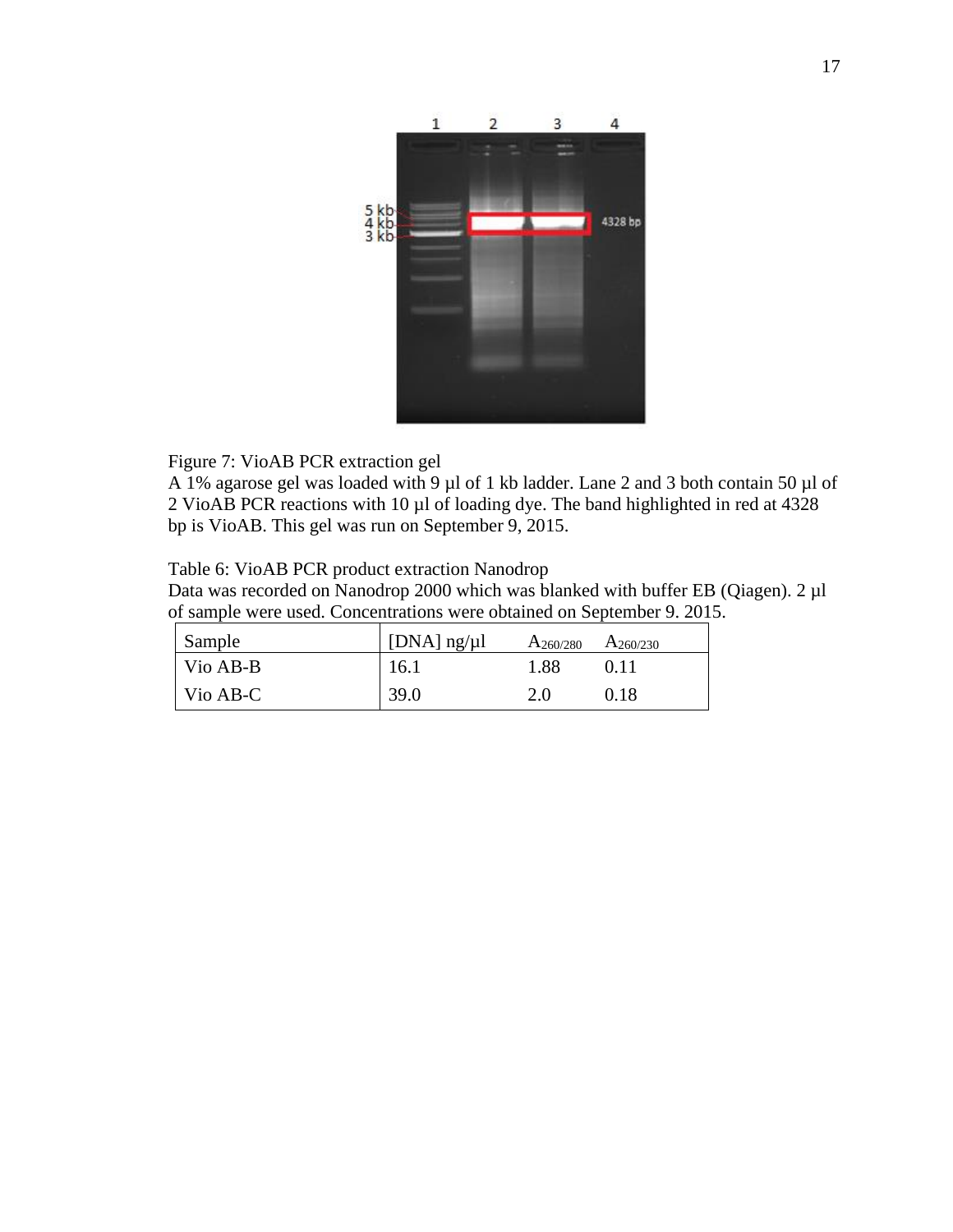

Figure 8: Plasmid maps for Confirmation of pENTR VioAB and VioCDE inserts Restriction enzymes are shown to show location of cuts in the plasmid which were used to determine the desired band sizes for insert confirmation as discussed in the results below.



Figure 9: pENTR VioCDE Restriction Digest

A 1% agarose gel with 3.5 µl 1kb ladder in lane 1 was run. Lane 2 contained pENTR VioCDE digest 1. Lane 3 contained pENTR VioCDE digest 3 and lane 4 contained pENTR VioCDE digest 4. Lanes 2-4 were each loaded with 5 µl of digest and 1 µl of loading dye. Both lanes 3 and 4 had VioCDE inserted into the pENTR in the correct orientation as indicated by the gel bands highlighted in red. This gel was run on March 7, 2016.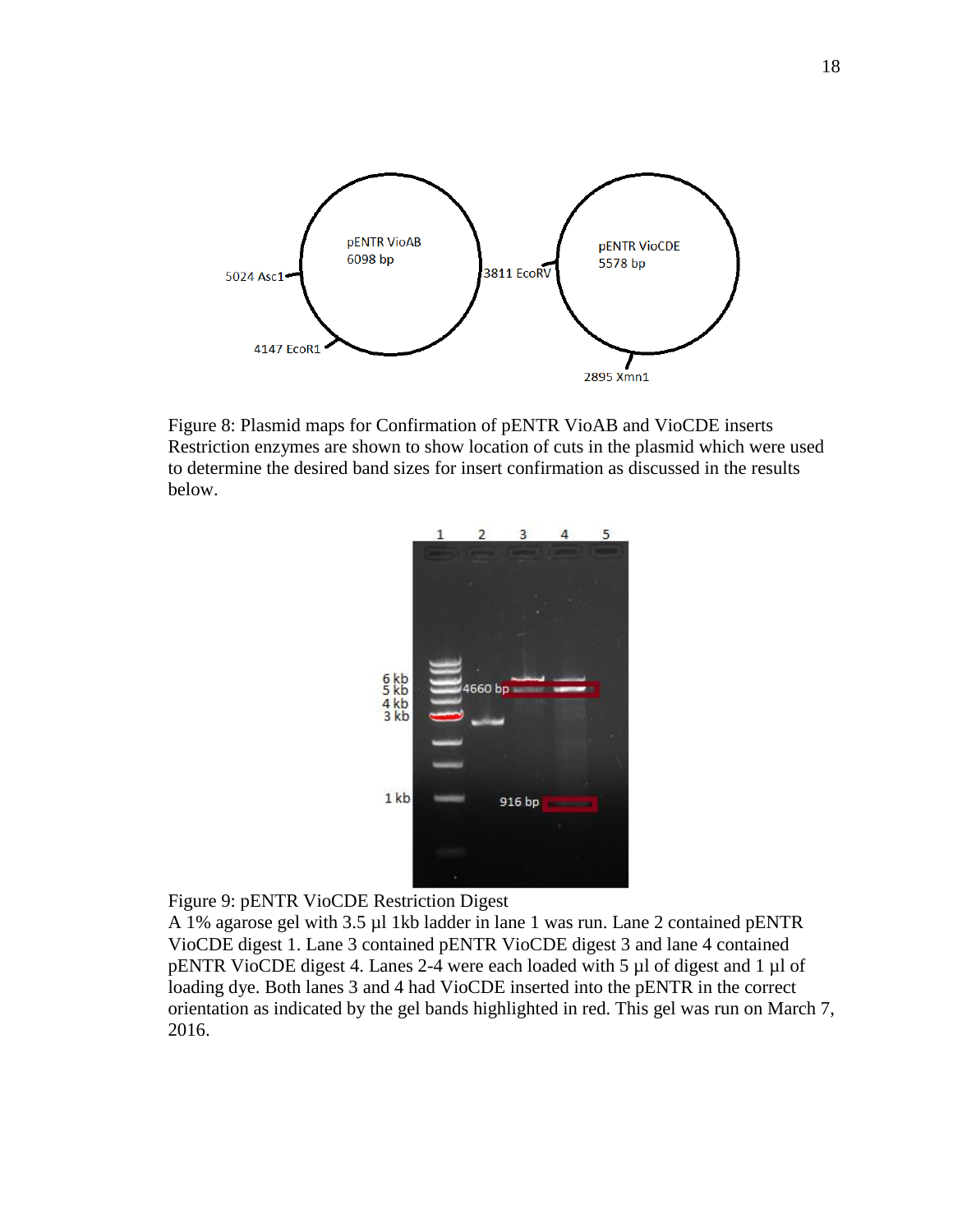### Table 7: VioCDE pENTR Nanodrop

Data was recorded on Nanodrop 2000 which was blanked with buffer EB. 2 µl of sample were used. Concentrations were obtained on March 4, 2016.

| Sample          | [DNA] $ng/µ$ ] | $A_{260/280}$ | $A_{260/230}$ |
|-----------------|----------------|---------------|---------------|
| pENTR-Vio CDE 1 | 44.7           | 2.03          | 3.23          |
| pENTR-Vio CDE 3 | 84.3           | 1.95          | 2.72          |
| pENTR-Vio CDE 4 | 39.6           | 1.88          | 2.64          |



Figure 10: pENTR VioAB Restriction Digest

A 1% agarose gel with 3.5 µl 1kb ladder in lane 1 was run. Lane 2 contained pENTR VioAB digest B1. Lane 3 contained pENTR VioAB digest C1. Lane 4 contained pENTR VioAB digest C3. Lane 5 contained pENTR VioAB digest C4. Lanes 2-5 were each loaded with 5 µl of digest and 1 µl of loading dye. Lane 4 had VioAB inserted into the pENTR in the correct orientation as indicated by the gel bands highlighted in red. This gel was run on October 12, 2015.

# Table 8: VioAB pENTR Nanodrop

Data was recorded on Nanodrop 2000 which was blanked with buffer EB. 2 µl of sample were used. Concentrations were obtained on October 9, 2015.

| Sample          | [ $DNA$ ] $ng/µ$ ] | $A_{260/280}$ | $A_{260/230}$ |
|-----------------|--------------------|---------------|---------------|
| pENTR-Vio AB B1 | 24.0               | 4.99          | 2.48          |
| pENTR-Vio AB B2 | 9.3                | $-2.95$       | 2.06          |
| pENTR-Vio AB C3 | 45.3               | 2.88          | 2.16          |
| pENTR-Vio AB C4 | 30.9               | 3.15          | 1.22          |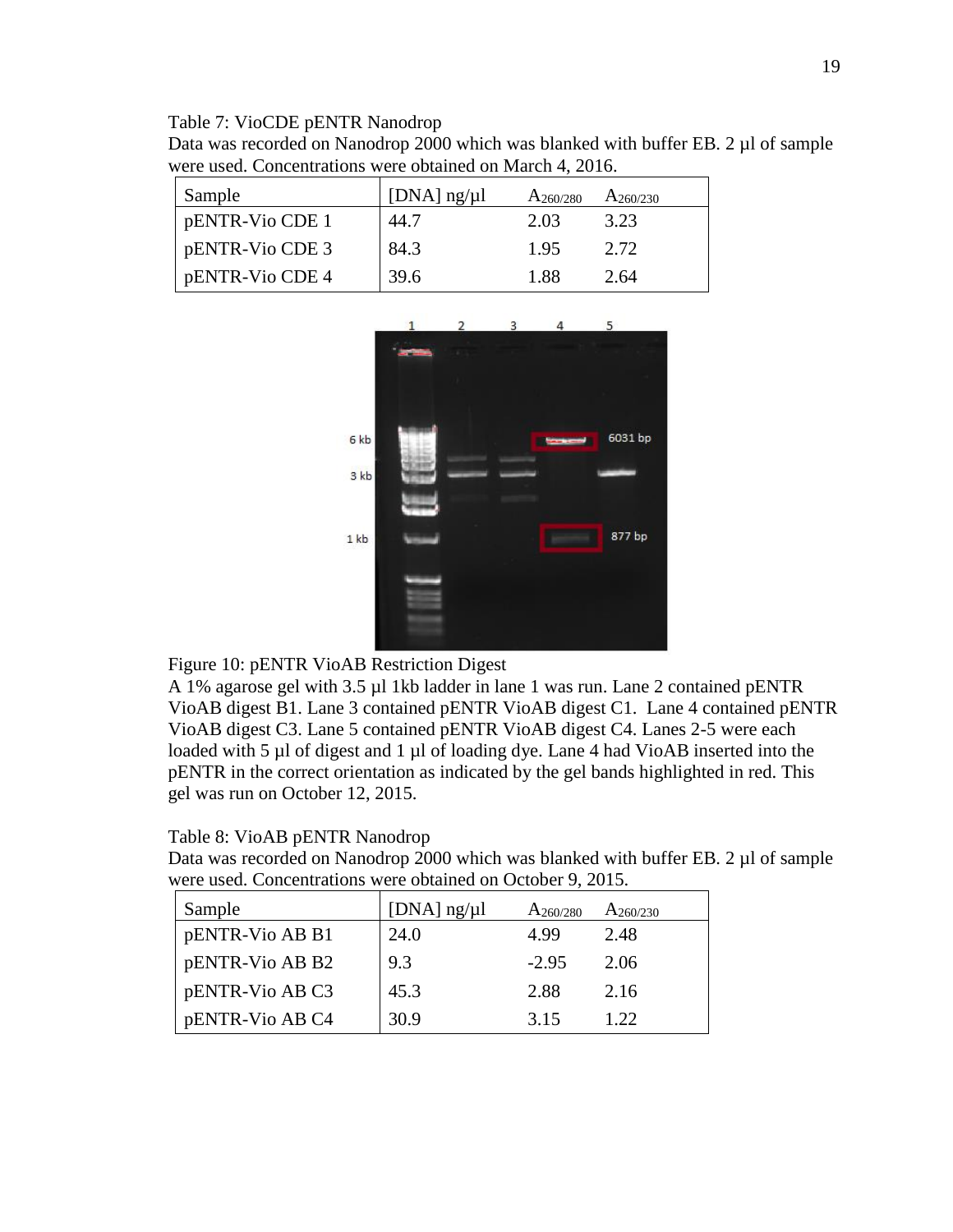

Figure 11: pCOLA backbone PCR Extraction Gel

A 1% agarose gel was loaded with 9 µl of 1 kb ladder. Lane 2 and 3 contain pCOLA backbone PCR samples from 2 separate PCR reactions. Both lanes contain 50 µl of sample and 10 µl of loading dye. The band highlighted in red is the pCOLA backbone. This gel was run on November 18, 2015.

# Table 9: pCOLA PCR product purification Nanodrop

Data was recorded on Nanodrop 2000 which was blanked with buffer EB. 2 µl of sample were used. Concentrations were obtained on November 3, 2015 and November 18, 2015.

| Sample                              | $\vert$ [DNA] ng/µl | $A_{260/280}$ $A_{260/230}$ |      |
|-------------------------------------|---------------------|-----------------------------|------|
| $\vert$ pCOLA Backbone (11/3)       | 157.9               | 1.91                        | 0.11 |
| $\vert$ pCOLA Backbone (11/18) 22.7 |                     | 1.90                        | 0.16 |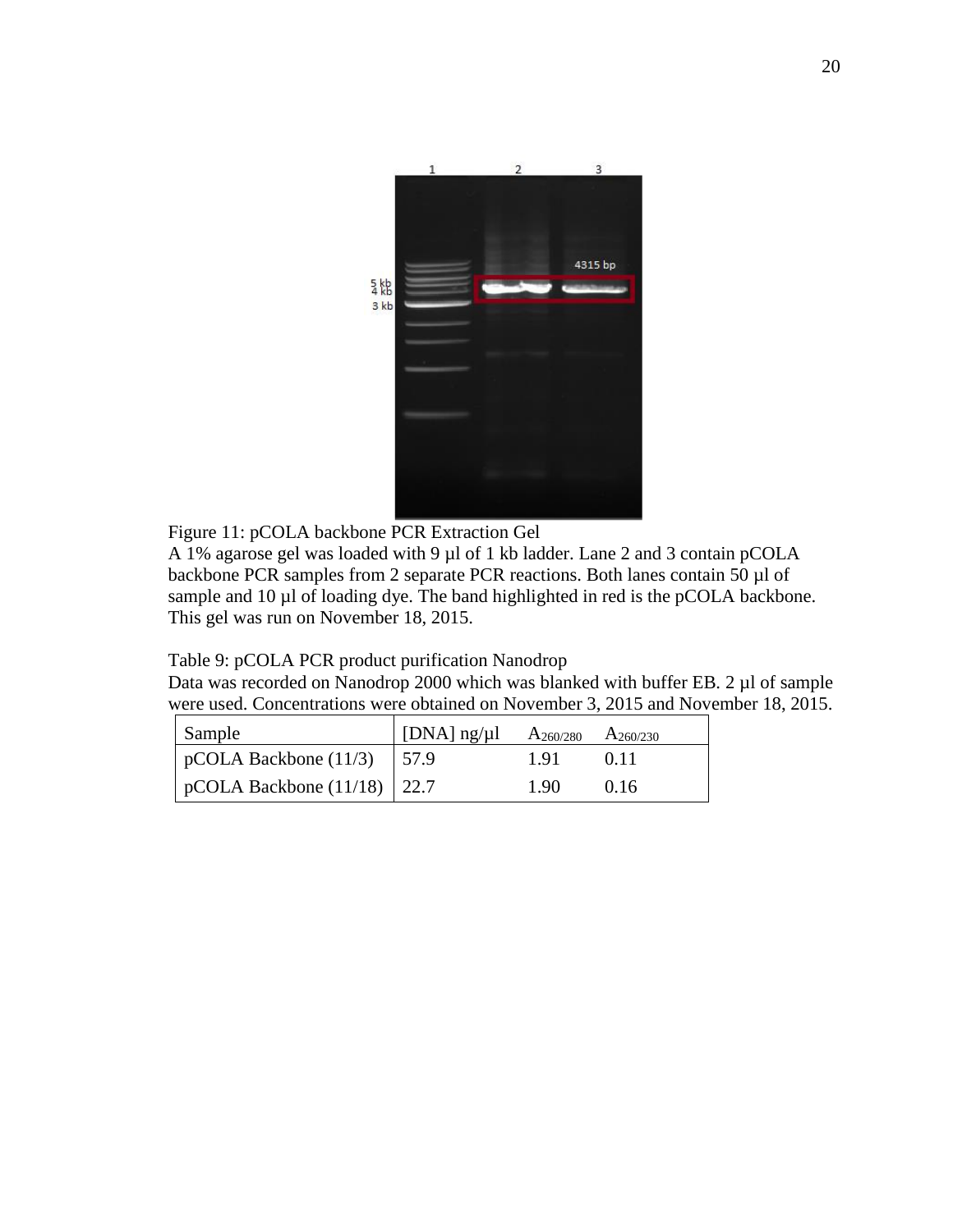

Figure 12: SpecR gene PCR from pMDC7 Extraction Gel

A 1% agarose gel was loaded with 9 µl of 1 kb ladder. Lane 2 and 3 both contained 2 PCR reaction samples of Spectinomycin resistance gene. Lane 2 and 3 were both loaded with 50 µl of sample and 10 µl of loading dye. The band highlighted in red is the SpecR gene. This gel was run on November 18, 2015.



Figure 13: SpecR gene PCR from pCDF Extraction Gel

A 1% agarose gel was loaded with 9 µl of 1 kb ladder. Lane 2 and 3 both contained 2 PCR reaction samples of Spectinomycin resistance gene. Lane 2 and 3 were both loaded with 50 µl of sample and 10 µl of loading dye. The band highlighted in red is the SpecR gene. This gel was run on February 11, 2016.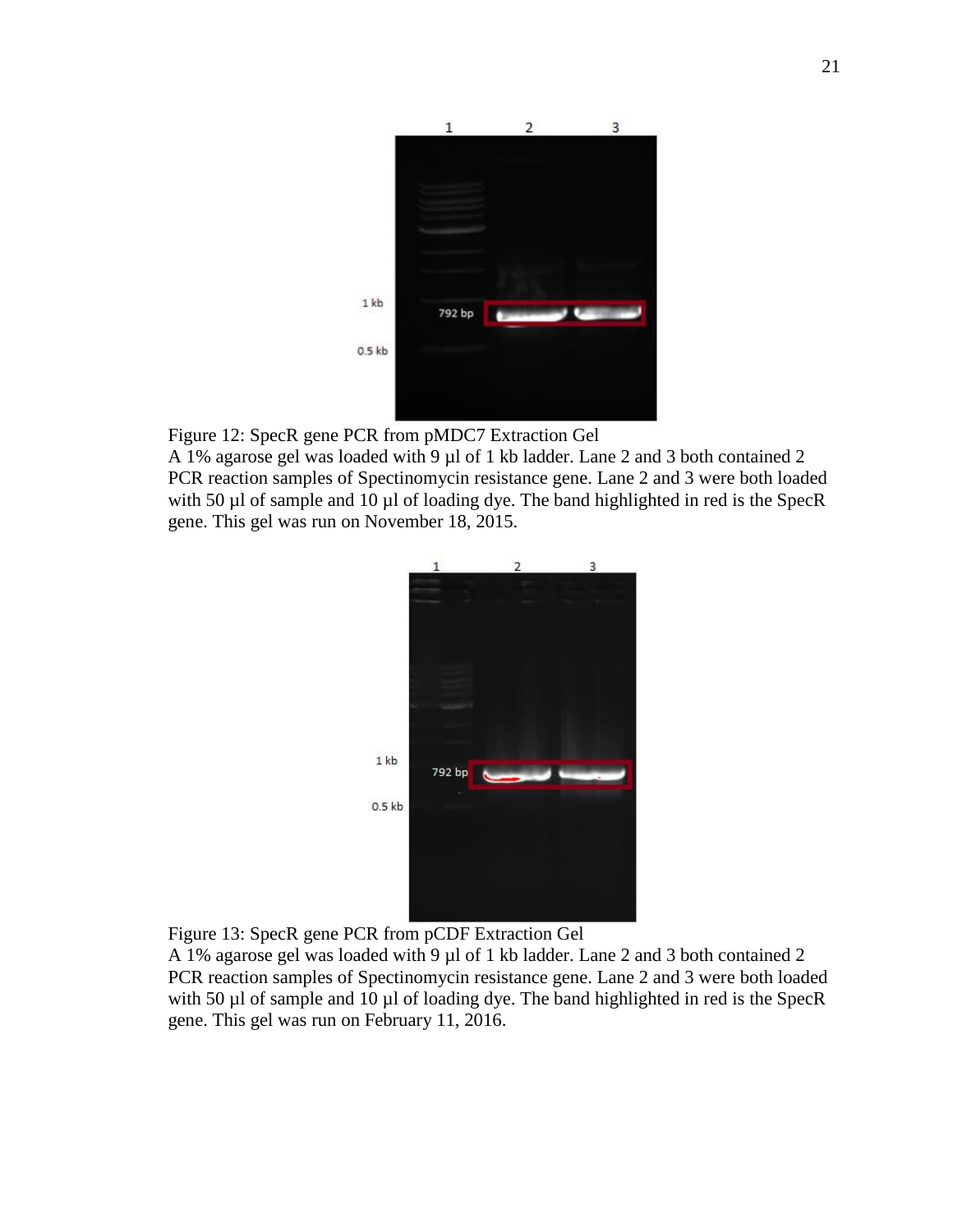| Table 10: SpecR gene PCR product purification Nanodrop                              |
|-------------------------------------------------------------------------------------|
| Data was recorded on Nanodrop 2000 which was blanked with buffer EB, 2 µl of sample |
| were used. Concentrations were obtained on November 3, 2015 and February 11, 2016.  |

| Sample                                     | [DNA] $\frac{ng}{\mu}$ | $A_{260/280}$ | $A_{260/230}$ |
|--------------------------------------------|------------------------|---------------|---------------|
| $\sqrt{Spec^R}$ pMDC7                      | 57.9                   | 1.91          | 0.11          |
| $\sqrt{\text{Spec}^R \text{pCDF} \cdot 1}$ | 44.5                   | 1.96          | 0.05          |
| $Spec^R pCDF 2$                            | 44.9                   | 1.99          | ი ი⁊          |



Figure 14: pCOLA Backbone restriction digest gel for extraction

A 1% agarose gel containing 9 µl of 1 kb loading ladder in lane 1 was run. Lanes 2-5 contained pCOLA digest 1-4 respectively. Lanes 2-4 each have 50 µl of digest sample with 10 µl of loading dye. The band at 4026 bp is pCOLA backbone and band at 925 bp is the kanamycin resistance gene. Lanes 2-5 show this. This gel was run on February 3, 2016.

Table 11: pCOLA Digest and extraction Nanodrop

Data was recorded on Nanodrop 2000 which was blanked with buffer EB. 2 µl of sample were used. Concentrations were obtained on February 4, 2016.

| Sample                                  | [DNA] $ng/\mu$ ] $A_{260/280}$ $A_{260/230}$ |      |      |
|-----------------------------------------|----------------------------------------------|------|------|
| $\vert$ pCOLA-2-DEST Backbone 1   2.6   |                                              | 2.80 | 0.01 |
| $\sqrt{pCOLA-2-DEST}$ Backbone 2   11.3 |                                              | 1.86 | 0.03 |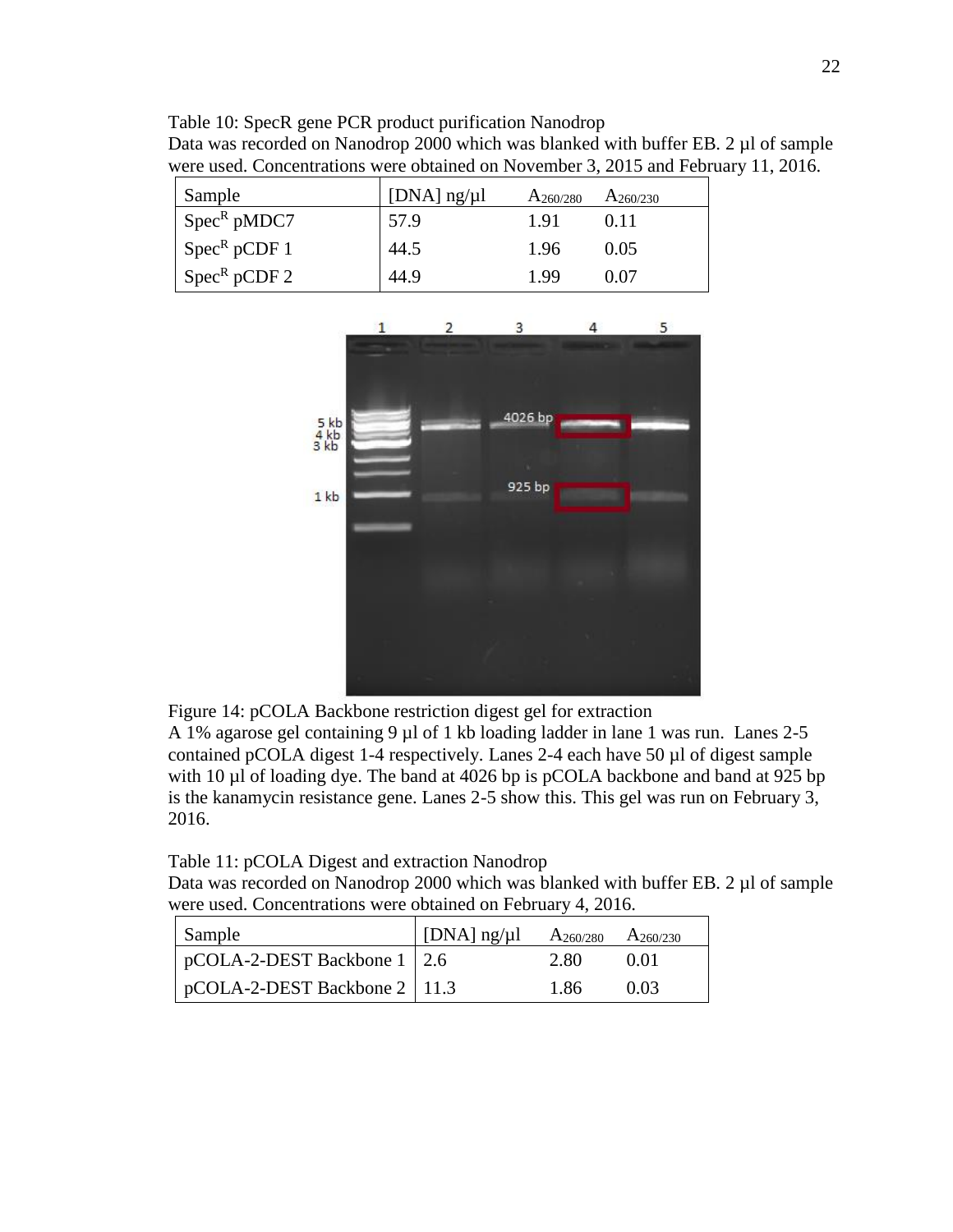

Figure 15: pCOLA Spectinomycin restriction digest

A 1 % agarose gel was loaded with 3.5 µl of loading ladder in lane 1 and run. Lane 2-9 contain pCOLA SpecR digest 1-7 respectively. Lane 2-9 were loading with 5 µl of sample and 1 µl of loading dye. The highlighted bands indicated pCOLA SpecR digested properly as seen in lane 4. This gel was run on February 29, 2016.

# Table 12: pCOLA-Spec Nanodrop

Data was recorded on Nanodrop 2000 which was blanked with buffer EB. 2 µl of sample were used. Concentrations were obtained on February 2, 2016.

| Sample          | [ $DNA$ ] $ng/µ$ ] | $A_{260/280}$ | $A_{260/230}$ |
|-----------------|--------------------|---------------|---------------|
| $pCOLA-SpecR 1$ | 34.1               | 2.18          | 4.46          |
| $pCOLA-SpecR 2$ | 24.3               | 2.12          | 3.91          |
| $pCOLA-SpecR$ 3 | 32.7               | 2.05          | 3.00          |
| $pCOLA-SpecR4$  | 24.8               | 2.03          | 2.84          |

# Table 13: pDEST 527-AB Nanodrop

Data was recorded on Nanodrop 2000 which was blanked with buffer EB. 2 µl of sample were used. Concentrations were obtained on March 9, 2015.

| Sample             | [DNA] $ng/µl$ | $A_{260/280}$ | $A_{260/230}$ |
|--------------------|---------------|---------------|---------------|
| pDEST 527-Vio AB 1 | 67.2          | 1.90          | 2.64          |
| pDEST 527-Vio AB 2 | 113.9         | 1.88          | 1.88          |
| pDEST 527-Vio AB 3 | 82.1          | 1.94          | 2.56          |
| pDEST 527-Vio AB 4 | 66.4          | 1.92          | 2.67          |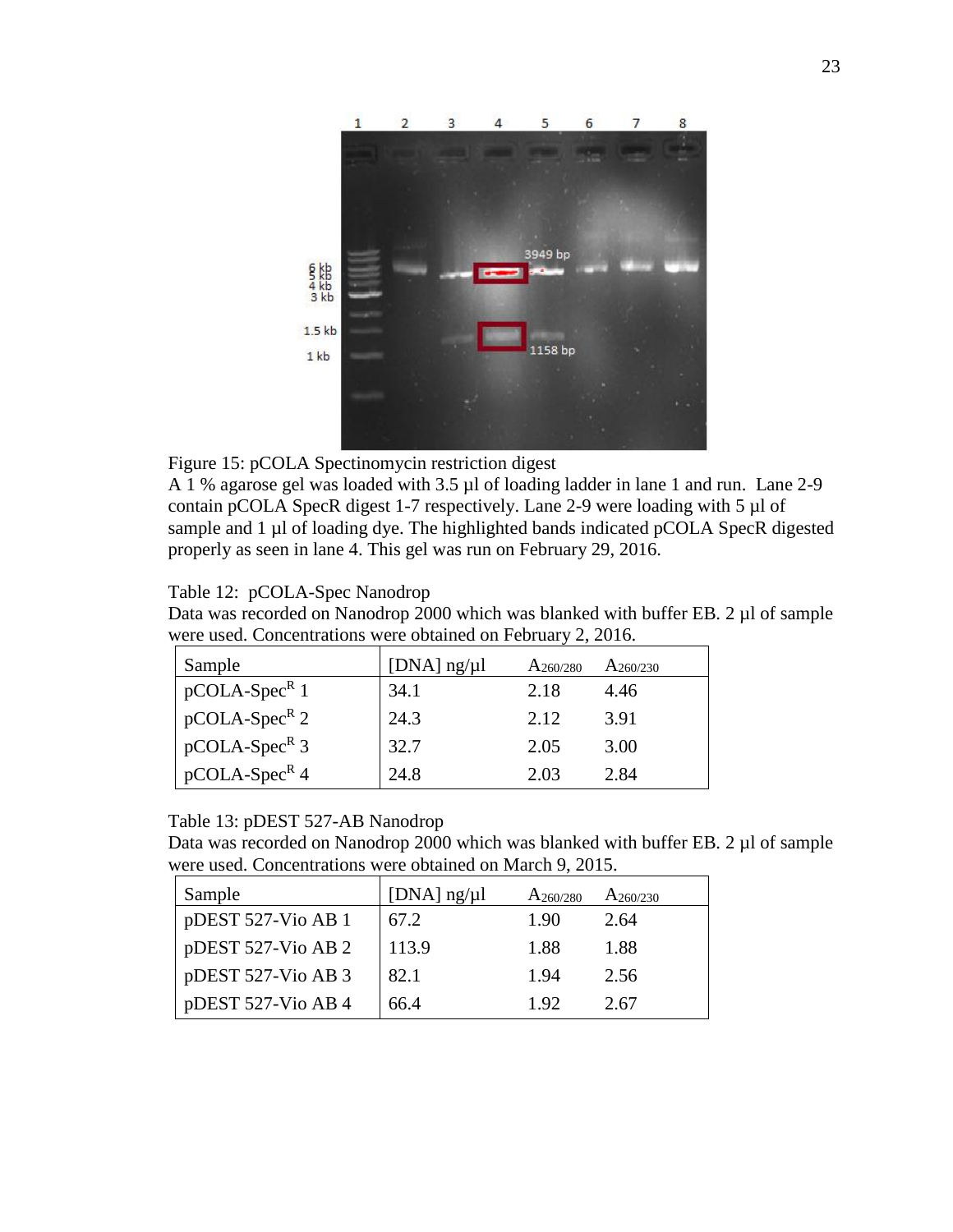#### Table 14: pDEST 527 VioCDE

Data was recorded on Nanodrop 2000 which was blanked with buffer EB. 2 µl of sample were used. Concentrations were obtained on March 10, 2016.

| Sample                        | [DNA] $\frac{ng}{\mu}$ | $A_{260/280}$ | $A_{260/230}$ |
|-------------------------------|------------------------|---------------|---------------|
| $p$ DEST 527-Vio CDE 1        | 195.6                  | 1.87          | 191           |
| pDEST 527-Vio CDE 2   53.3    |                        | 1.88          | 2.42          |
| pDEST 527-Vio CDE $3 \mid 71$ |                        | 1 90          | 2.16          |

## Table 15: pCOLA-Spec CDE Nanodrop

Data was recorded on Nanodrop 2000 which was blanked with biffer EB, 2 µl of sample were used. Concentrations were obtained on March 4, 2016.

| Sample                                           | [DNA] $\frac{1}{2}$ [DNA] $\frac{1}{2}$ | $A_{260/280}$ | $A_{260/230}$ |
|--------------------------------------------------|-----------------------------------------|---------------|---------------|
| $\vert$ pCOLA-Spec <sup>R</sup> -Vio CDE 1   3.3 |                                         | 2.89          | 3.72          |
| $\sqrt{pCOLA-Spec^{R}-Vio CDE 2}$ 15.9           |                                         | 2.19          | 1.05          |
| pCOLA-Spec <sup>R</sup> -Vio CDE 3 31.8          |                                         | 1.81          | 1.56          |

## **Genomic DNA extraction of** *Chromobacterium violaceum*

Figure 3 is a *Chromobacterium violaceum (C.vio)* gDNA extraction that was performed using the protocol from the spring 2015 semester. A large band is indicative of genomic DNA (gDNA). The band in lanes 2 and 3 above 10 kb in this figure show a successful extraction was performed. The smearing is indicative of RNA contamination. Table 2 shows the concentrations of the gDNA obtained. This DNA was being used for the VioAB and VioCDE PCR reactions in which only 75 ng was necessary so this was an adequate amount of DNA. For nanodrop tables 260/280 ratios from around 1.8-2.0 indicated purity and 260/230 values of 2.0 and above indicate purity. These numbers are only relative and unless values are drastically far from these numbers the DNA was used. This gDNA had adequate purity to move forward. . To deal with RNA contamination an RNase treatment was performed seen in Figure 4 which shows the gDNA samples from Figure 3. Unsuccessful PCR of VioAB and VioCDE with the original untreated gDNA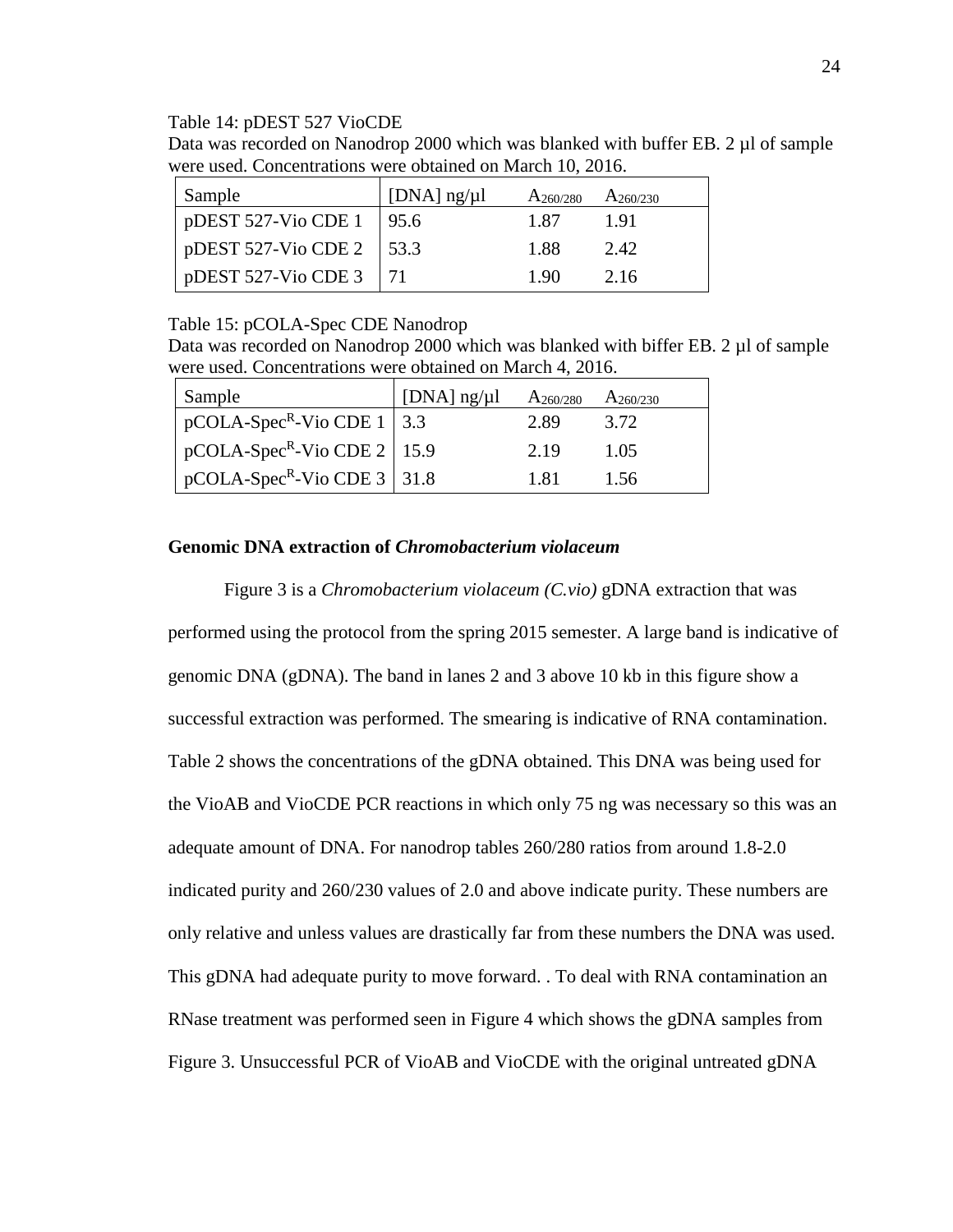showed that the RNA was interfering which meant this treatment was necessary to proceed. Compared to Figure 3 there is little to no smearing in the samples in lanes 2-5. This indicates that the RNA was successfully removed and the gDNA purified. As this protocol was time consuming an alternative approach was taken to the gDNA extraction. The Qiagen DNeasy Blood and Tissue kit was used for the extraction seen in Figure 5. As in figure 3 and 4 gDNA was successfully obtained which seen in the bands above 10 kb in lanes 2-5. There was no need to RNase treat this sample as it worked for the VioAB and CDE gene PCRs. The concentrations of gDNA samples are in Table 4. While not as concentrated as the original extraction protocol there was enough sample for 75 ng of gDNA in the VioAB and VioCDE PCR reactions. Some sort of phenol contamination was likely as seen in the low 260/230 ratio. This contamination did not interfere with PCR reactions.

#### **Cloning VioAB and VioCDE into pENTR**

Figure 6 is the VioCDE PCR and the band at 2996 bp is the VioCDE in lanes 2 and 3. An unknown band appeared at around 0.5 kb in lanes 2 and 3 which is likely due to the primers for the PCR annealing to an alternate site in the gDNA of *C.vio.* This did not interfere with the protocol as the VioCDE band was far enough away to extract without contamination. After extraction and purification, the concentrations of the VioCDE samples were obtained as seen in Table 5. These were adequate amounts of VioCDE as  $4 \mu l$  of the insert DNA was needed and these concentrations would still give well over 100 ng for the pENTR reaction. Low 260/230 ratios are often seen in gel extractions due to contamination from the guanidine in Buffer QG that is part of the QIAquick Gel Extraction kit from Qiagen. Figure 7 is the VioAB PCR and the band at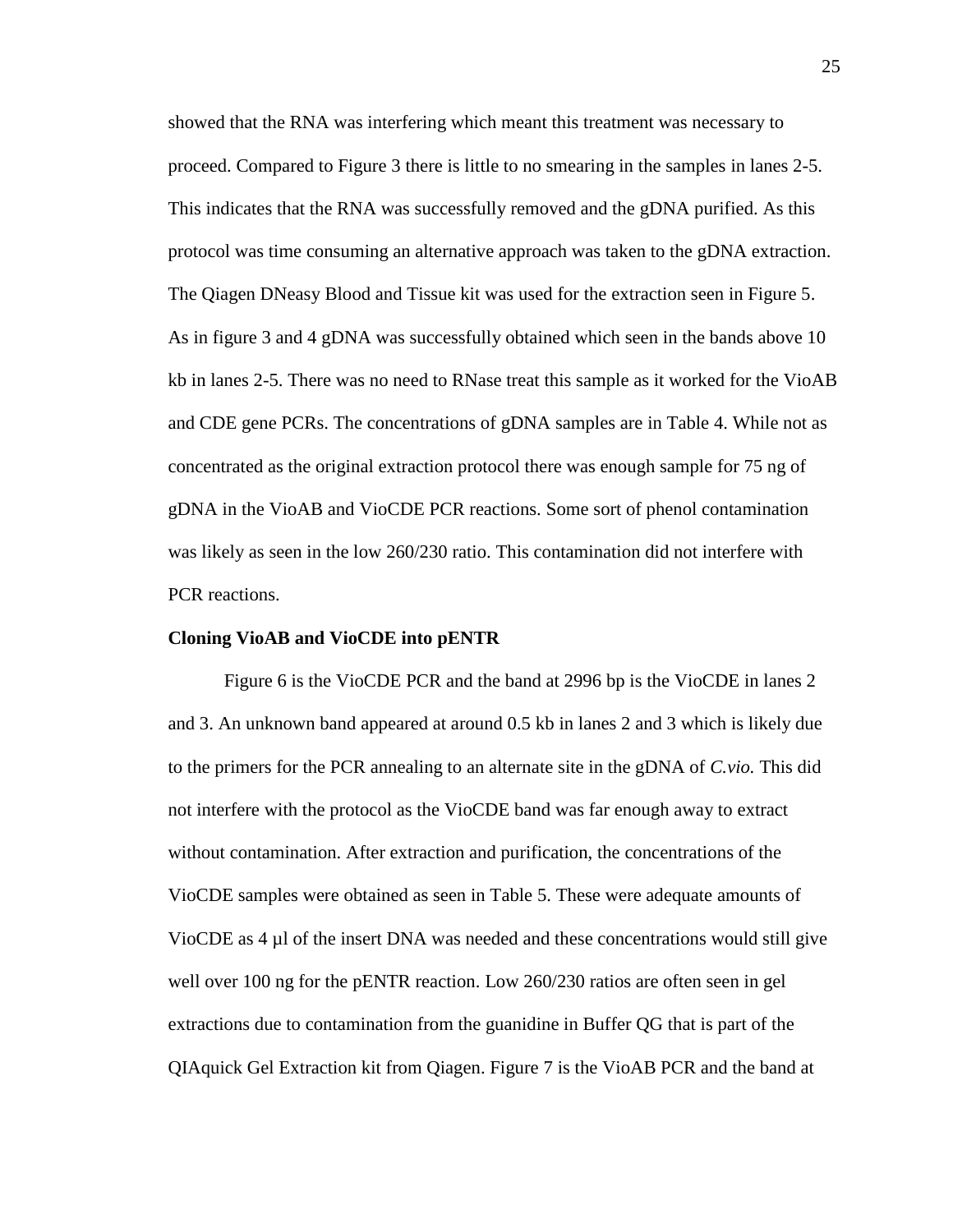4328 bp is the VioAB gene from *C.vio.* Table 6 shows the concentrations and purity of VioAB after the gel extraction. Low 260/230 values were seen, but as explained above the low 260/230 ratios were expected in the QIAquick gel extraction.

### **Confirmation of pENTR with VioAB and VioCDE inserts**

Once VioCDE was cloned into pENTR it was important to determine whether or not it was inserted in the correct orientation. A restriction digest was setup using with an enzyme cut site that was located asymmetrically inside the VioCDE insert. This allows for a digestion in which the size of the bands can be predicted when run on a gel. Figure 8 is a plasmid map showing the overall size of the pENTR with the inserts and where the cut sites were located. This information was what allowed for the prediction of band sizes after digestion. Figure 9 is the gel of the VioCDE digest. Lanes 3 and 4 show a proper digestion which means that VioCDE was inserted into pENTR in the correct orientation. The small band above the band at 4660 bp in lanes 3 and 4 is due to a partial digestion which could have been avoided with a longer incubation of the digestion or new digestion enzymes. Lane 2 has a band around 2800 bp which indicates that the VioCDE insert went into the pENTR backwards. A band at a little over 3000 bp would indicated an empty pENTR with no VioCDE insert. Table 7 shows the concentrations and purity of the pENTR VioCDE. These were adequate amounts of DNA to perform the destination reaction as not a lot of DNA was needed; the purities of all 3 samples were acceptable to continue as well. Furthermore, Figure 10 is the pENTR VioAB digest reaction gel that was run to confirm the presence of VioAB in pENTR in the correct orientation. Just as with the pENTR VioCDE this digestion reaction was setup in a way that predictable band fragments would indicate that VioAB was inserted into pENTR correctly. Lane 4 shows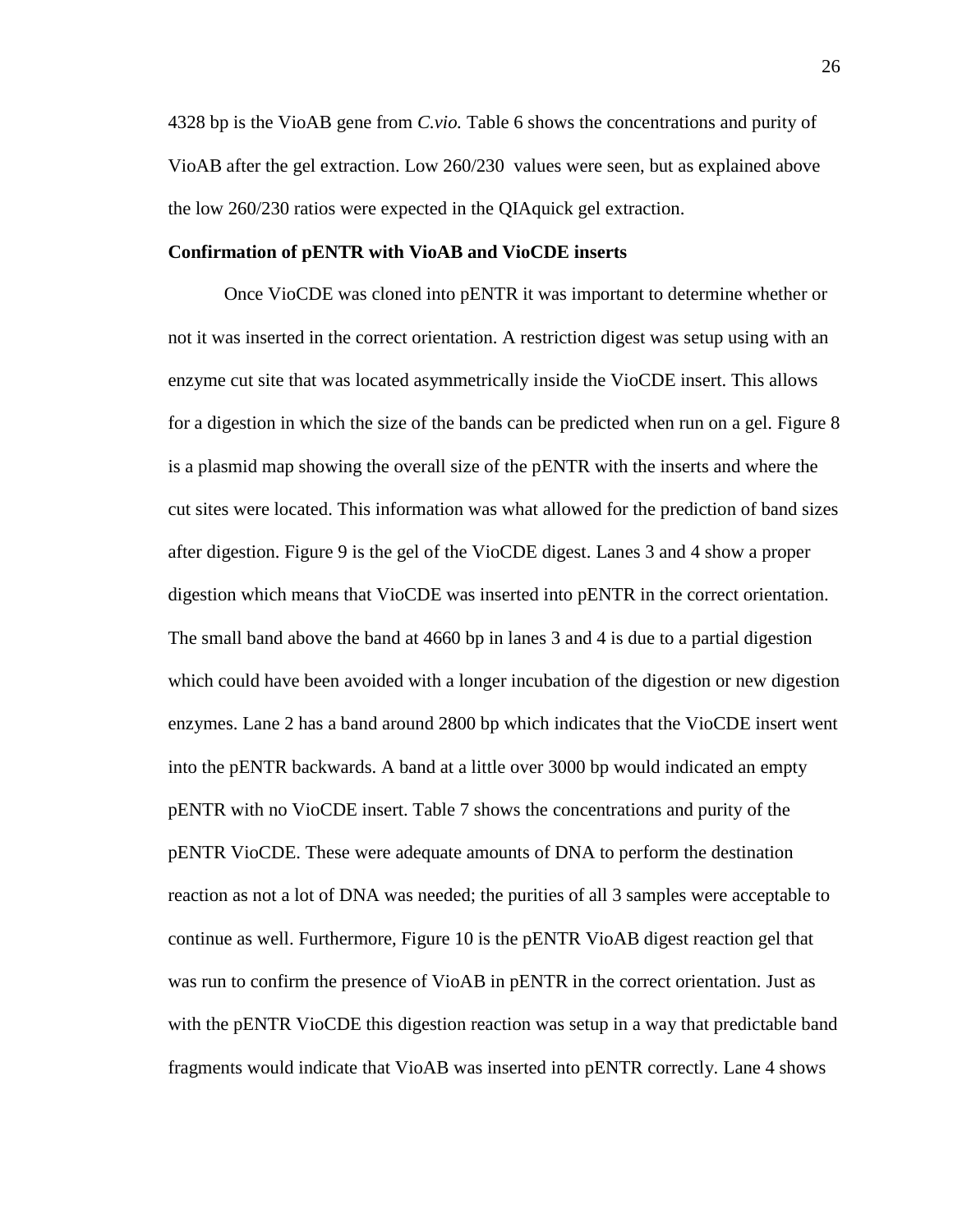the digestion with the VioAB inserted into pENTR correctly. Lane 5 has a band at a little over 3000 bp which indicates a linear undigested pENTR. VioAB inserted into pENTR backwards would be seen in bands at approximately 5000 bp and 2000 bp. This is seen in lanes 2 and 3 which are partially digested backwards pENTR VioAB Table 8 shows the concentrations and purities for the pENTR VioAB after a miniprep. A high 260/280 in pENTR-VioAB B1 was unusual so it was not used. While high values of not usually indicative of contamination the other samples had more regular values making them better candidates to continue with. Additionally, a low concentration of DNA and a negative 260/280 value indicated that pENTR-VioAB B2 was unusable due to contamination.

#### **Constructing a Destination Vector with Spectinomycin Resistance**

In order to be able to select for 2 destination plasmids in *E.coli* destination vectors with 2 different antibiotic markers were needed. Additionally, these markers had to be different from the antibiotic resistance that the pENTR contained so selection could occur after the LR clonase reaction. pENTR has an KanR gene, pDEST-527 has AmpR gene, and pCOLA-2-DEST had a KanR gene. pCOLA-2-DEST was chosen to remove the KanR gene. Figure 11 is the pCOLA-2-DEST backbone. Backbone means that the KanR gene has been removed by cloning around it with a PCR reaction. A band at 4315 bp shows the backbone in lanes 2 and 3. If the KanR was not removed a band at around 5100 bp would have been seen. Just like VioAB and VioCDE the pCOLA backbone was gel extracted and concentrations and purities can be seen on Table 9. The extraction from 11/3 provided a better concentration for pCOLA backbone to be ligated with SpecR. The higher concentrated extract was always used for the Infusion Gibson reaction as it was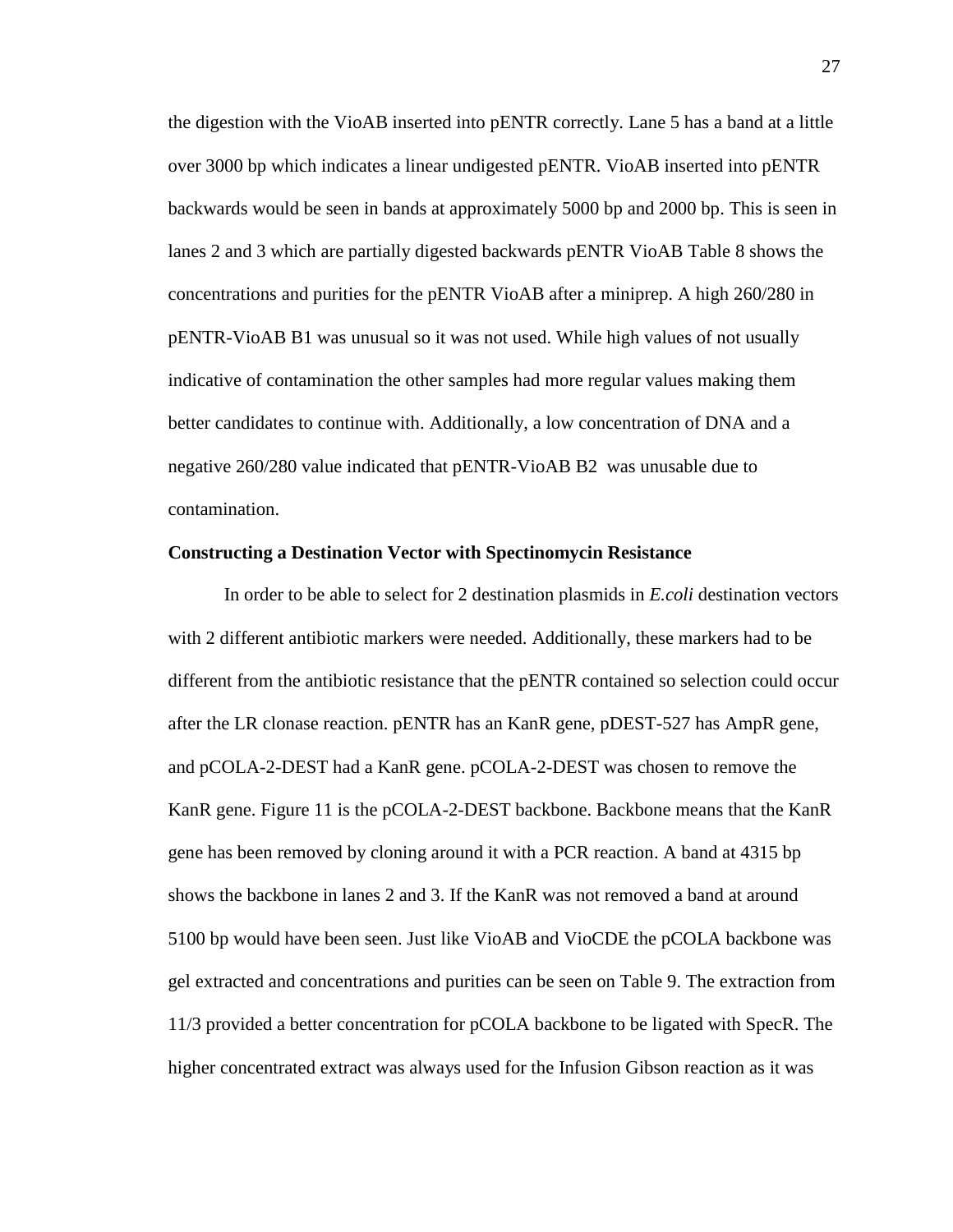more likely the reaction would work with these samples. Figure 12 shows the PCR of the SpecR gene out of pMDC7. Its presence was seen in the band at 792 bp in lanes 2 and 3. Table 10 shows the concentration and purity of the SpecR in Figure 12 after a QIAquick gel extraction. Plenty of DNA was obtained to perform the Infusion Gibson reaction which required about 50 ng of DNA. Small colonies would grow after a transformation into chemically competent *E.Coli,* These colonies were theoretically pCOLA-2-DEST with SpecR as they were growing on spectinomycin plates; however, a restriction digest always showed the KanR gene still inserted into the plasmid. Another approach needed to be taken to create this second destination vector.

Continuing, in the second approach to create pCOLA-2-DEST SpecR the KanR was digested out of pCOLA-2-DEST while the SpecR was still obtained by PCR except from pCDF rather than pMDC7. Figure 13 is the SpecR gene obtained from the plasmid pCDF via a PCR reaction. The SpecR is seen at the band at 792 bp in lanes 2 and 3. Table 10 is the concentration and purity of the SpecR after an extraction. As always in a QIAquick gel extraction a low 260/230 was seen. Adequate amounts of DNA were obtained for the Quick ligation and Instant Sticky end ligation reactions. Rather than by PCR, the KanR was removed from pCOLA-2-DEST via restriction digest. This digest was run on a gel seen in figure 14 to purify the backbone from the KanR gene. The Band at 4026 bp was the pCOLA backbone and the band at 925 bp was the KanR gene. These bands can be seen in lanes 2-5 indicating successful ligation reactions. Lanes 2 and 3 were extracted as the 4026 bp band had the least amount of smearing nearby. Smearing likely indicated incomplete digestion. Table 11 is the concentrations and purity of the pCOLA backbone after the QIAquick gel extraction. pCOLA-2-DEST Backbone 1 did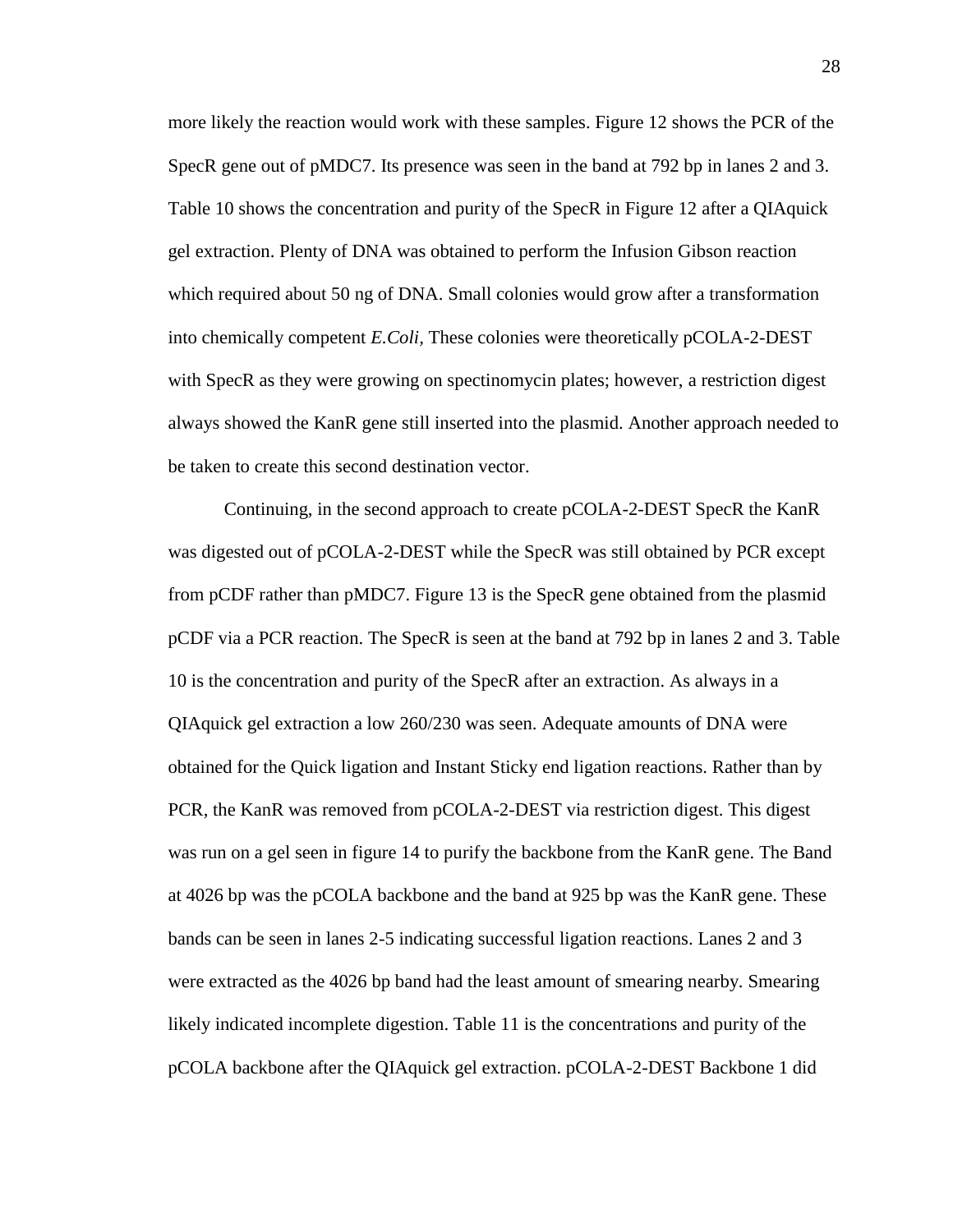not have enough DNA to perform ligation reaction so it was not used. Low 260/230 were expected and seen as with any gel extraction. Both the Instant sticky end ligase reaction and the quick ligation protocols yielded colonies on plates after transformation and incubation. While both grew only one was needed so, the quick ligation was chosen to be digested. This digest in Figure 15 shows whether or not the SpecR was successfully ligated into the pCOLA backbone. Bands at 3949 bp and 1158 bp indicated that the pCOLA SpecR plasmids was successfully assembled. This was seen in lanes 3-5. Table 12 is from a miniprep of the colonies that digested correctly in figure 15. This table shows that adequate amounts of DNA were obtained to perform an LR clonase reaction. While high values for 260/280 ratio are not normal pCOLA-Spec1 and 2 from table 12 were not selected to be used for the LR clonase reactions.

#### **Inserting VioAB and VioCDE into Destination Vectors**

The LR clonase reaction of pDEST-527 and pENTR VioAB yielded the plasmids pDEST-527 AB that grew on LB Ampicillin after inoculation. Cultures were started and miniprep results are seen in Table 13. pDEST-527 AB 1-4 all yielded significant amounts of DNA upwards to 100 ng/ $\mu$ l which is a high enough concentration for the subsequent double transformation into *E.Coli.* The 260/280 and 260/230 values did not indicate any major impurities. The LR clonase reaction of pCOLA-2-DEST Spec with pENTR VioCDE was plated on LB spectinomycin after transformation. Only about 8 colonies grew and all were very small. Cultures of this were allowed to grow 48 hours to try and maximize the concentration. Table 15 shows the miniprep of this plasmid. It was common to see low concentrations of DNA in this plasmid such as pCOLA-Spec-VioCDE 1 at 3.3 ng/ $\mu$ l in Table 15. Concentrations of this plasmids were usually at the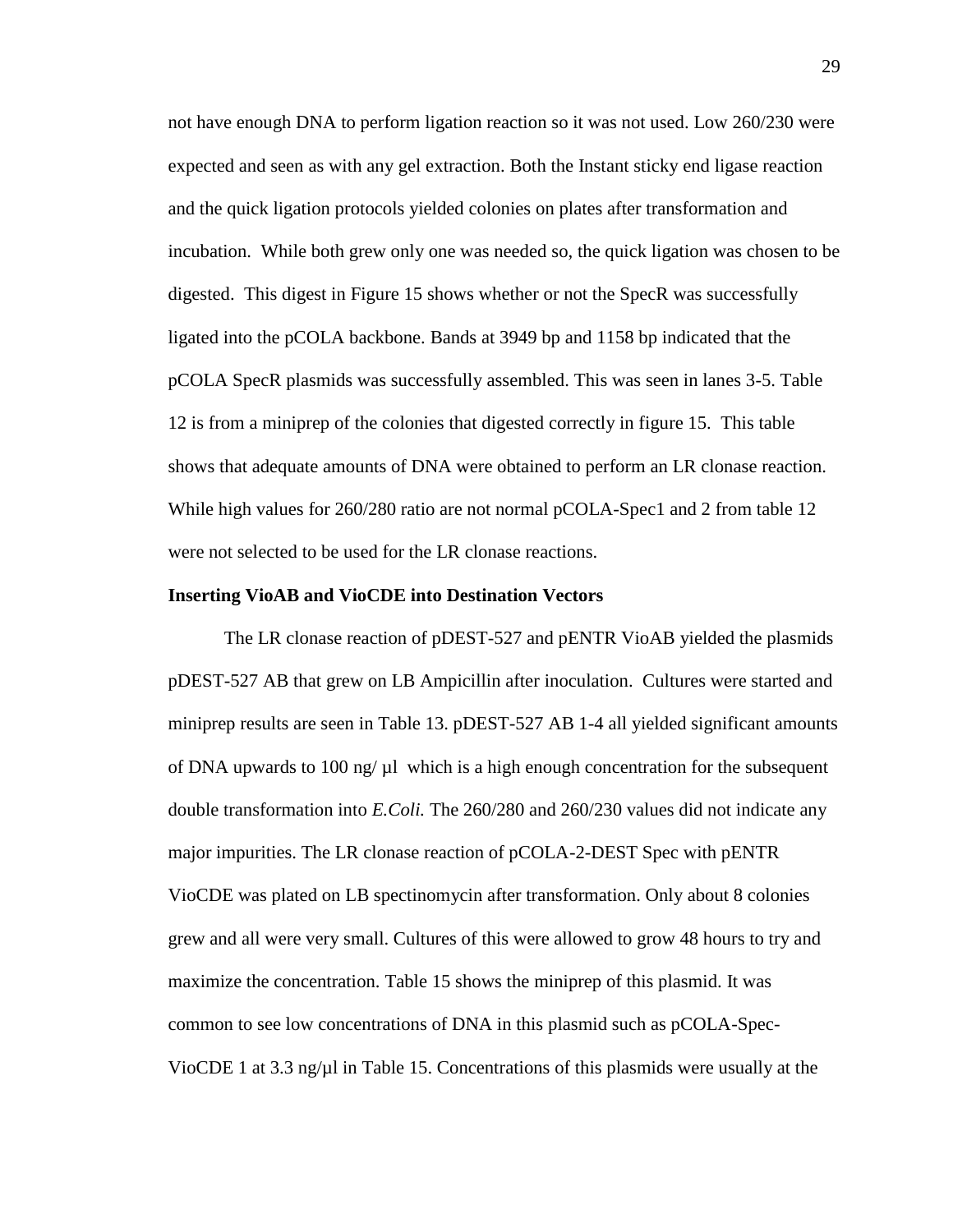highest around 30 ng/ $\mu$ l like pCOLA-SpecVio CDE 3 and this plasmid was better for the double transformation reaction in which more concentrated DNA was better.

## **Double Transformation of AB and CDE into** *E.Coli*

Double transformations of pCOLA Spec VioCDE and pDEST-527 VioAB did not yield cultures when plated on LB Spectinomycin and ampicillin. pENTR VioCDE and pDEST-527 underwent a LR Clonase reaction to yield pDEST-527 VioCDE. Table 14 shows the minprep of this plasmid. 260/280 and 260/230 values all indicate few impurities in the DNA and concentrations were adequate to perform a double transformation reaction. A second plasmid pCDF from the 2011 UCSF IGEM team contained VioABE. When a double transformation was performed with pDEST-527 VioCDE and pCDF and these colonies were plated on LB spectinomycin and ampicillin cultures grew. After about 48 hours the cultures would look purple. Additionally, when liquid cultures were started a cloudy purple pigment was observed after 48 hours. The purple pigment was indicative that the violacein operon was properly expressed in *E.Coli*  and the violacein product was expressed.

## *Discussion*

The overall goal of this project was to create a modern replicable lab module that BCH 406 students could perform in the classroom. Students were able to create purple *E.coli* by expressing the violacein operon during April 2016. The objective of the lab was roughly met. . The main complications of this project were cloning of the VioAB gene and creating a second destination vector from pCOLA-2-DEST.

#### **Complications**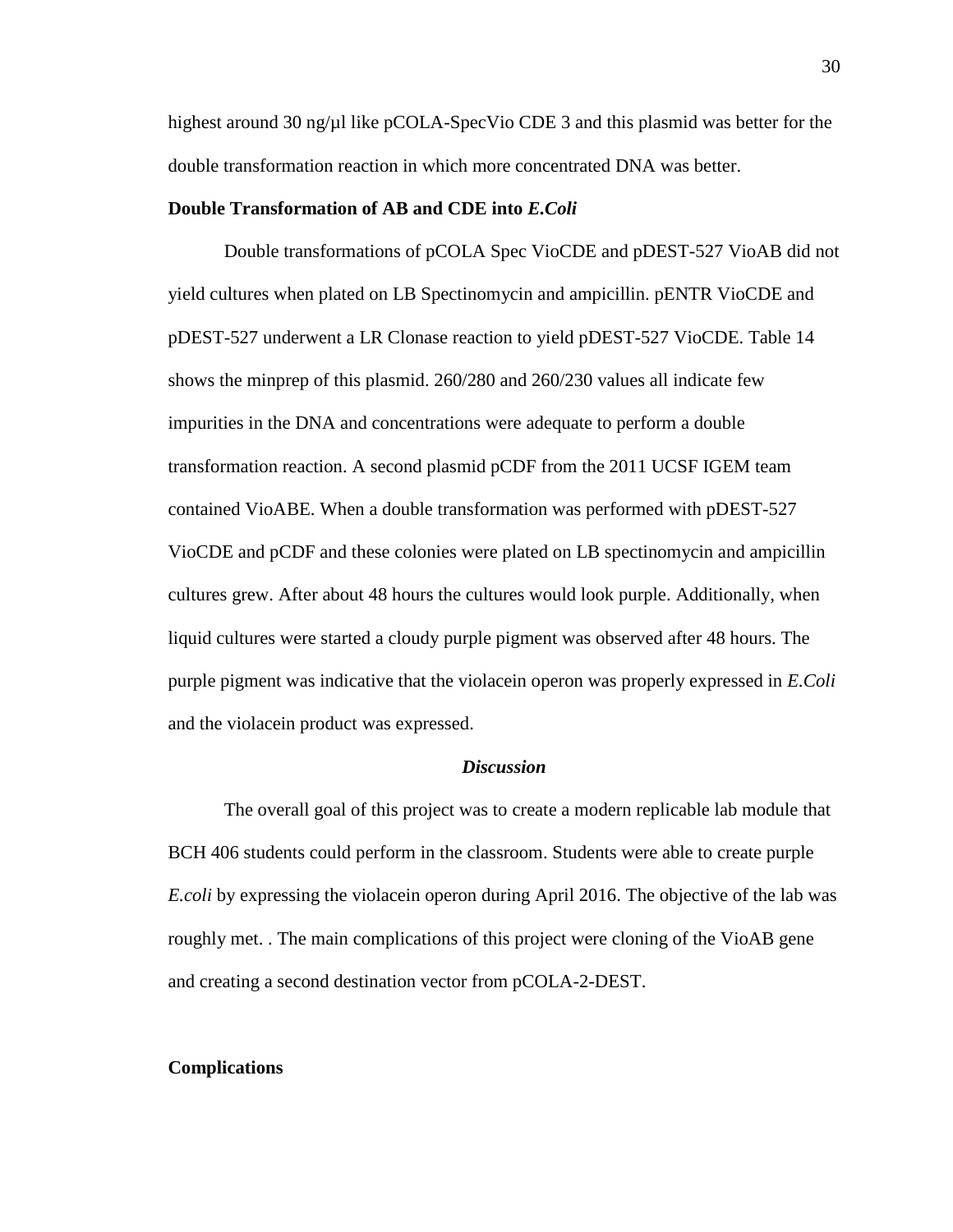VioAB was not easily amplified by PCR out of the gDNA of *C.vio.* This is likely due to the large size of the gene which is 4328 bp or could be because the primers for the PCR were not annealing strongly. Originally, students in the BCH 406 class were supposed to clone both the VioAB and VioCDE pieces of the violacein operon. The reason to break it into two pieces is because of the large size of the whole operon being 7324 bp which makes PCR reactions difficult. With difficulties cloning VioAB the initial plan of cloning both VioAB and VioCDE was altered, and students would focus on cloning only VioCDE, which had a high PCR success rate. pDEST VioAB would be given to the students when the double transformation with pCOLA-2-DEST SpecR with VioCDE was ready to be performed.

The next challenge was the creation of the destination vector with an alternative antibiotic marker in order to get selection for both the VioAB and VioCDE inserts. pCOLA-2-DEST contains kanamycin resistance which is different from that of pDEST-527 which contains ampicillin resistance. The issue is the pENTR contains kanamycin resistance as well which means during the LR clonase reaction of pENTR VioCDE and pCOLA-2-DEST there would be no way to select for only the *E.coli* with properly recombined pCOLA-2-DEST VioCDE. pCOLA-2-DEST had to have the kanamycin resistance gene removed and a spectinomycin resistance gene added in its place. The first approach was to PCR around the kanamycin resistance gene of pCOLA-2-DEST and PCR out the spectinomycin gene of pMDC7. Then the pieces of DNA could be ligated together via a Gibson Assembly reaction. This approach did not work. An alternate approach of digesting around the kanamycin gene of pCOLA-2-DEST and then ligating the spectinomycin resistance gene in was more successful. The pCOLA-2-DEST SpecR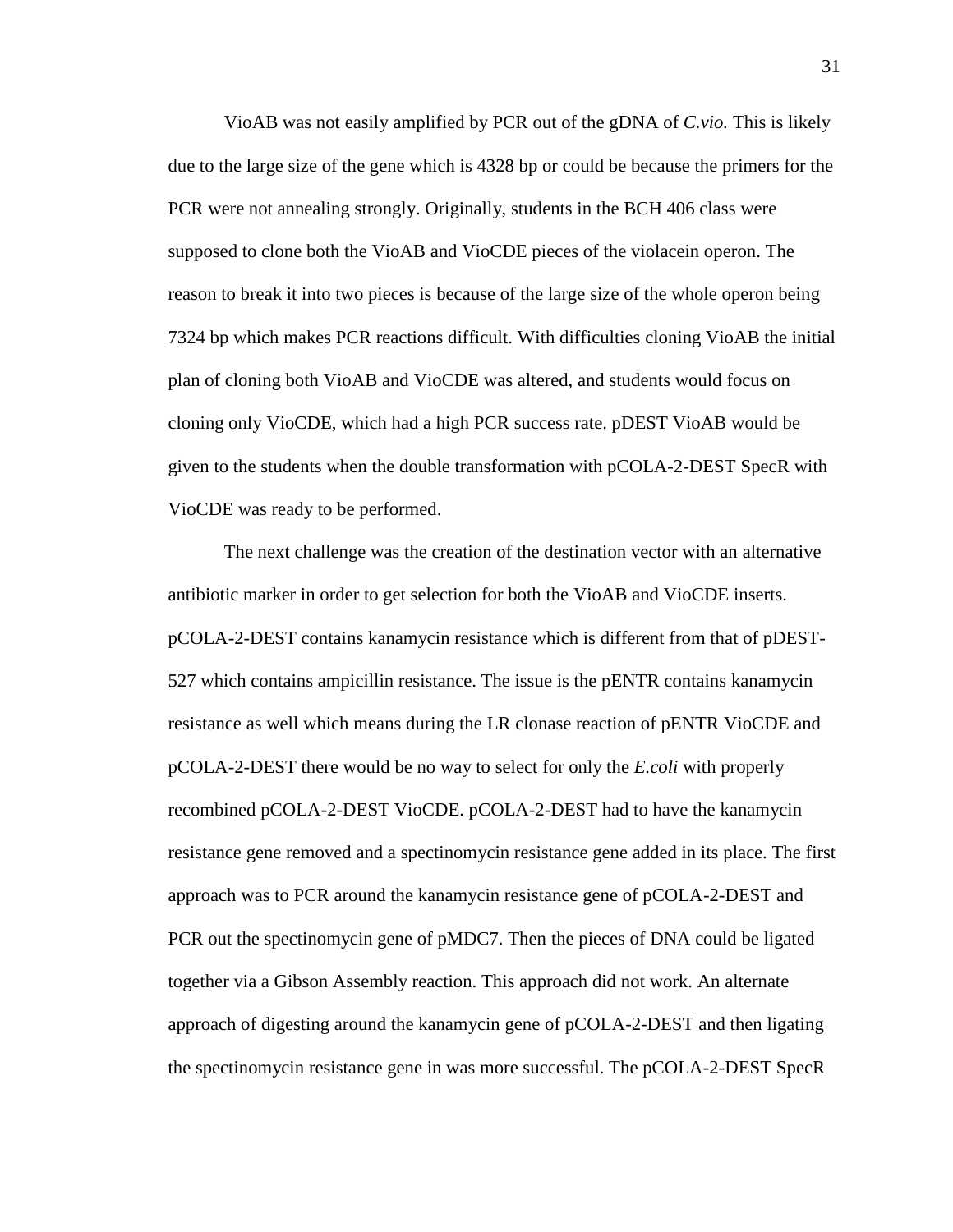plasmid never grew as well as other plasmids though. Plasmid purifications of this were often around 10 ng/ $\mu$ l. During attempts to double transform pDEST VioCDE with pCOLA-2-DEST SpecR VioAB colonies never grew. This is likely due to the low concentration of the pCOLA-2-DEST plasmid. It is possible that when the pCOLA-2- DEST was digested and ligated with SpecR, off target areas of the pCOLA-2-DEST were effected. These unintended effects likely rendered the plasmid nonfunctional. Due to these complications the pCOLA-2-DEST SpecR was abandoned for use in the BCH 406 class. In the final form of the module that the students performed, they were given the plasmid pCDF which contained VioABE inserted by the 2011 UCSF IGEM team. The students then created the pDEST VioCDE plasmid which they double transformed with the pCDF to express the violacein operon and get a purple pigment.

### **Future Directions**

In the future, the creation of a destination vector with spectinomycin gene would not only be useful to the BCH 406 class but to any research lab that was attempting to clone multiple genes into bacteria. It would offer a method to select for two different destination vectors. However, there is currently a way to clone multiple genes with a modified destination vector. Takefumi Sone et al. created a destination vector that allows for 3-4 genes to be inserted in parallel into a single destination vector for expression (Sone et al., 2008). This approach could be used by the BCH 406 class in the future to insert and express the 2 pieces VioAB and VioCDE in *E.Coli*. A different approach could also be not breaking the VioAB and VioCDE gene into 2 pieces. This could be achieved via a long range PCR reaction. KAPA Long Range HotStart DNA Polymerase is used when amplicons exceed 5 kb (Chua, Miller, & Kennedy, 2015). This makes the 7.3 kb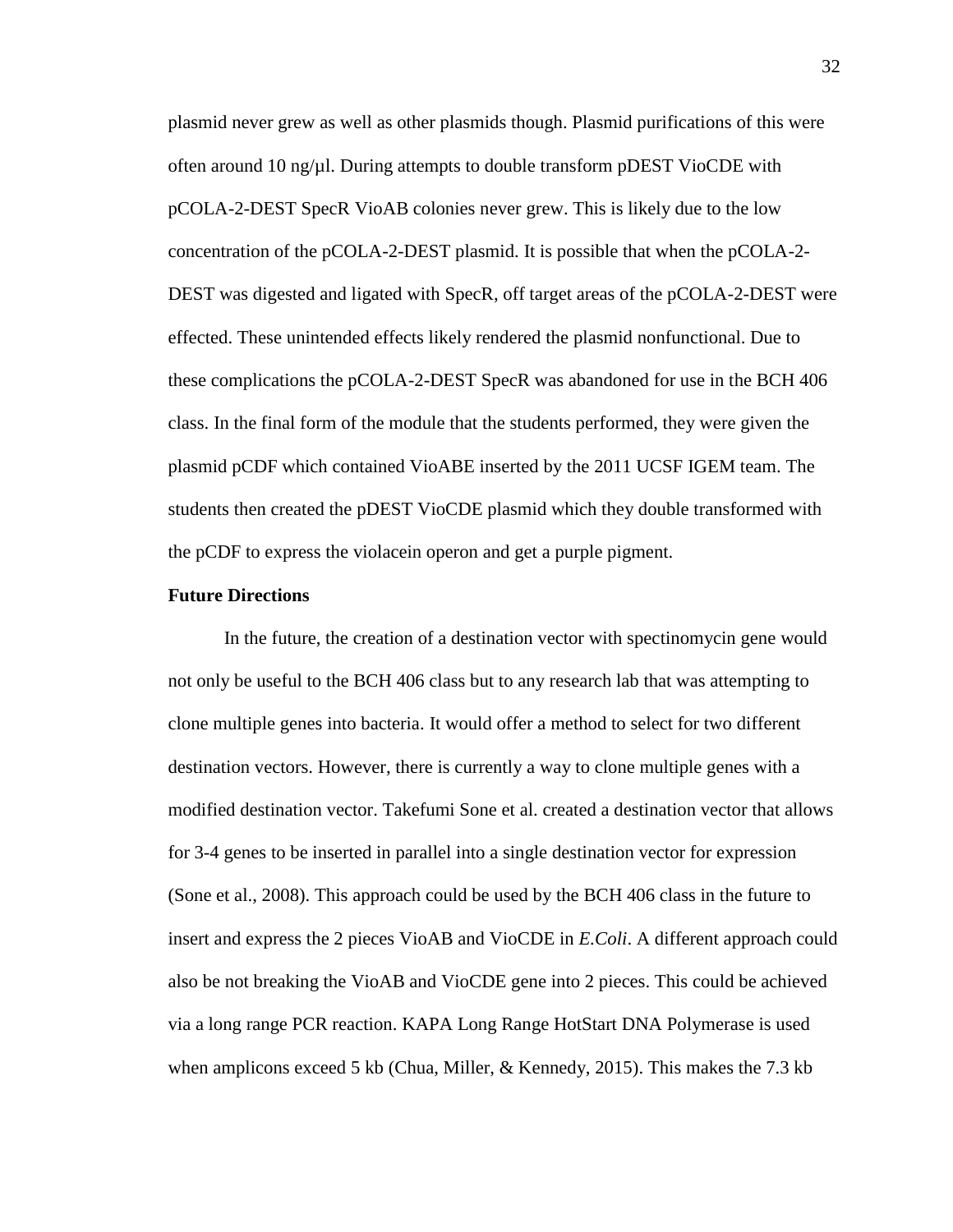VioABCDE a perfect candidate for this approach. Only 1 destination vector would be needed with one gene segment.

Additionally, new lab modules with new technologies such as CRISPRi could be introduced to the class in the future. The same violacein pathway could be used in the addition of a new lab that introduces CRISPRi technology. CRISPR stands for clustered regularly interspaced short palindromic repeats, and it is a bacterial immune system that relies on guide RNA to destroy foreign DNA. CRISPR takes advantage of this system for genome editing including gene activation and repression. This time the violacein pathway would be expressed in *S. Cerevisiae* and both green and purple pigments will be created by manipulating the violacein pathway with a dCAS protein, a guide RNA and a gene activator CRISPRi is the latest technology that has massive potential in the field of gene editing and possibly gene therapy as it is much more accurate and reliable then other techniques such as transcription activator like receptors (TAL) and Zinc Fingers (Zalatan et al., 2015).

## **Conclusion**

The cloning lab modification was successful as the students were able to use Gateway cloning to produce the violacein pigment from *C.vio* in *E.coli*. While complications arose with the pCOLA-2-DEST, the pCDF which contained VioABE was a good alternate for these genes. Continuing to modify the BCH 406 lab course is important for keeping the class up to date with modern techniques. The introduction of the modern Gateway cloning technique aides in students understanding techniques used in research labs. This makes students better candidates for any work beyond an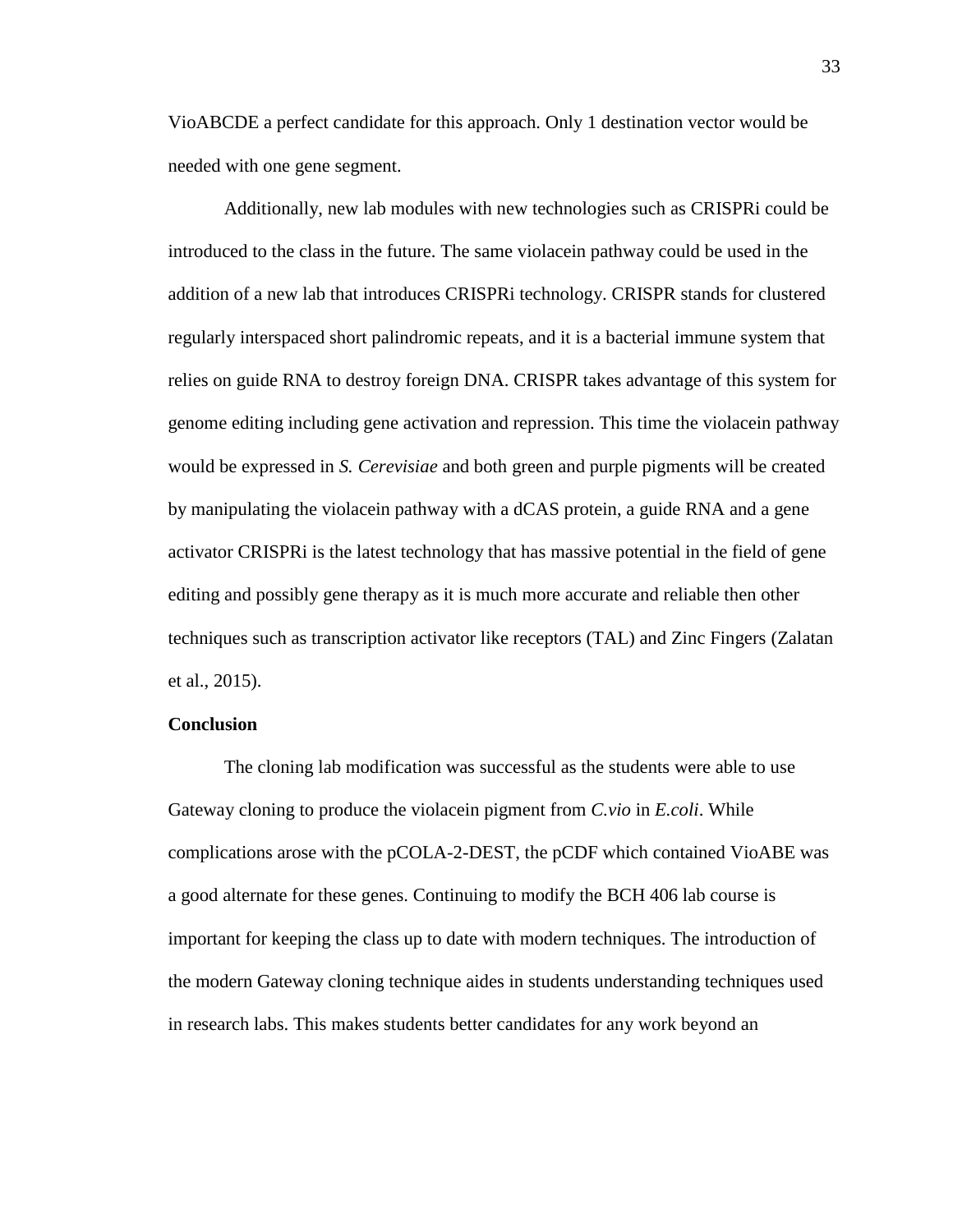undergraduate education such as entering the biotechnology industry or graduate school research.

# *Works Cited*

- Chua, E.-W., Miller, A. L., & Kennedy, M. A. (2015). Choice of PCR microtube can impact on the success of long-range PCRs. *Analytical Biochemistry, 477*, 115- 117.
- Farnham, K. R., & Dube, D. H. (2015). A semester-long project-oriented biochemistry laboratory based on Helicobacter pylori urease. *Biochemistry and Molecular Biology Education, 43*(5), 333-340.
- Hoshino, T. (2011). Violacein and related tryptophan metabolites produced by Chromobacterium violaceum: biosynthetic mechanism and pathway for construction of violacein core. *Appl Microbiol Biotechnol, 91*(6), 1463-1475.
- Lee, M. E., Aswani, A., Han, A. S., Tomlin, C. J., & Dueber, J. E. (2013). Expressionlevel optimization of a multi-enzyme pathway in the absence of a high-throughput assay. *Nucleic Acids Res, 41*(22), 10668-10678.
- Miyazaki, K. (2010). Lethal ccdB gene-based zero-background vector for construction of shotgun libraries. *Journal of Bioscience and Bioengineering, 110*(3), 372-373.
- Round, J., & Lom, B. (2015). In Situ Teaching: Fusing Labs & Lectures in Undergraduate Science Courses to Enhance Immersion in Scientific Research. *J Undergrad Neurosci Educ, 13*(3), A206-214.
- Sasaki, Y., Sone, T., Yoshida, S., Yahata, K., Hotta, J., Chesnut, J. D., et al. (2004). Evidence for high specificity and efficiency of multiple recombination signals in